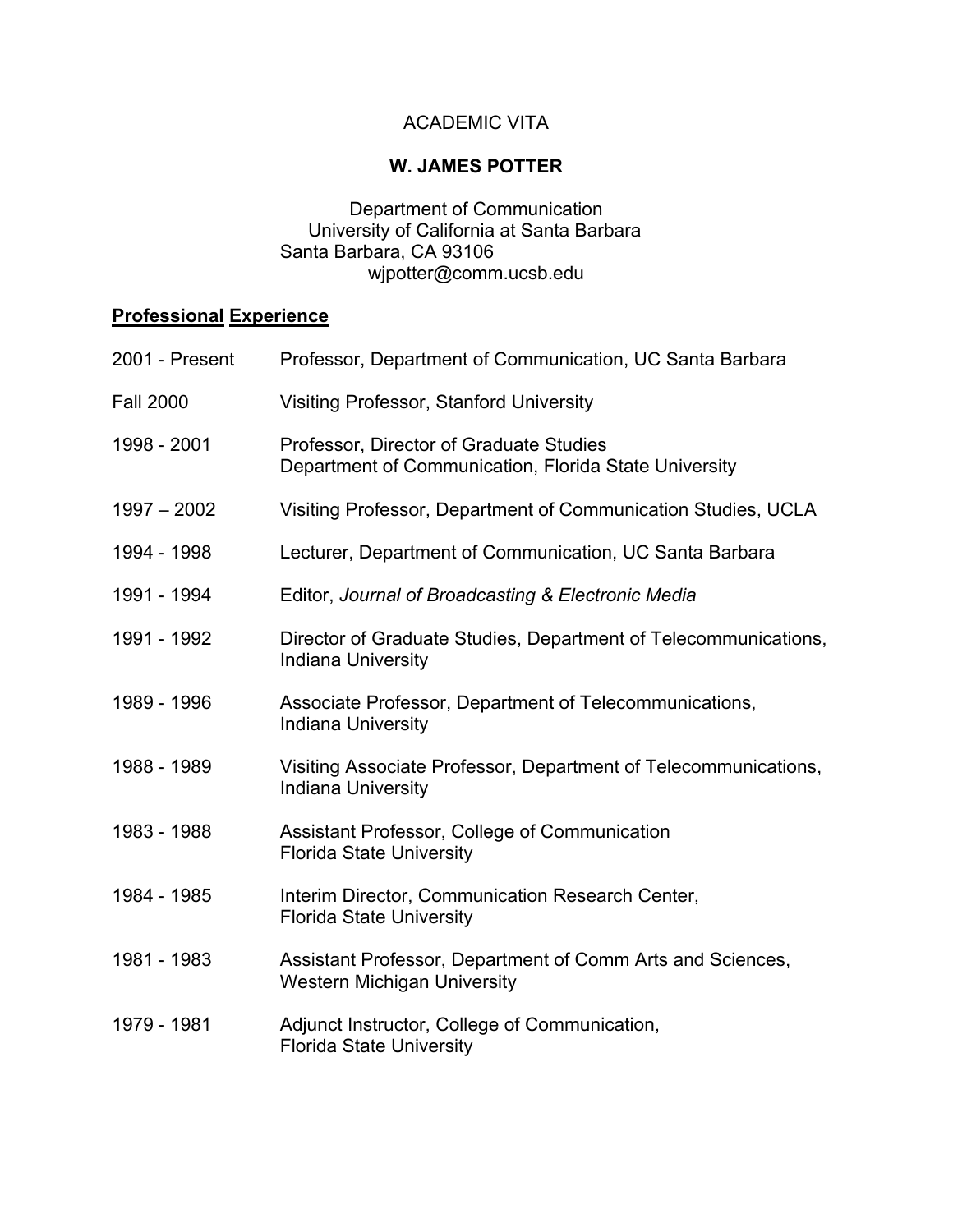## **Professional Experience** (continued)

| 1976 - 1979 | Co-director of Faculty Evaluation and Development Project,                                                                               |
|-------------|------------------------------------------------------------------------------------------------------------------------------------------|
| 1975 - 1976 | Research Associate, Center for Evaluation Development and<br>Research at Phi Delta Kappa International, Bloomington, Indiana             |
| 1975 - 1976 | Research Associate, Indiana University Center for Evaluation                                                                             |
| 1973 - 1975 | Owner and manager of news bureau which provided print and<br>radio news to newspapers and radio stations in Southeastern<br>Pennsylvania |
| 1972 - 1973 | Reporter for Pottstown Mercury, a daily newspaper                                                                                        |
| 1971 - 1972 | Reporter then City Editor for the Daily Phoenix, a daily newspaper                                                                       |

## **Education**

|  | Ph.D. 1981 Florida State University    | Major: Communication Theory              |
|--|----------------------------------------|------------------------------------------|
|  | Ph.D. 1979 Indiana University          | Major: Instructional Research            |
|  | M. S. 1973 Clarion State University    | <b>Major: Mass Communication Studies</b> |
|  | B. A. 1971 Pacific Lutheran University | Major: English Literature                |

### **Scholarly Publications - Books & Monographs**

- Potter, W. J. (In press). *Media Literacy (6th Edition)*. Thousand Oaks, CA: Sage.
- Potter, W. J. (In press). *Media Effects*. Thousand Oaks, CA: Sage.
- Potter, W. J. (2010). *Media Literacy (5th Edition)*. Thousand Oaks, CA: Sage.

Translated into Korean, Simplified Chinese, Indonesian, and Serbian

Potter, W. J. (2009). *Arguing for a General Framework for Mass Media Scholarship.* Thousand Oaks, CA: Sage.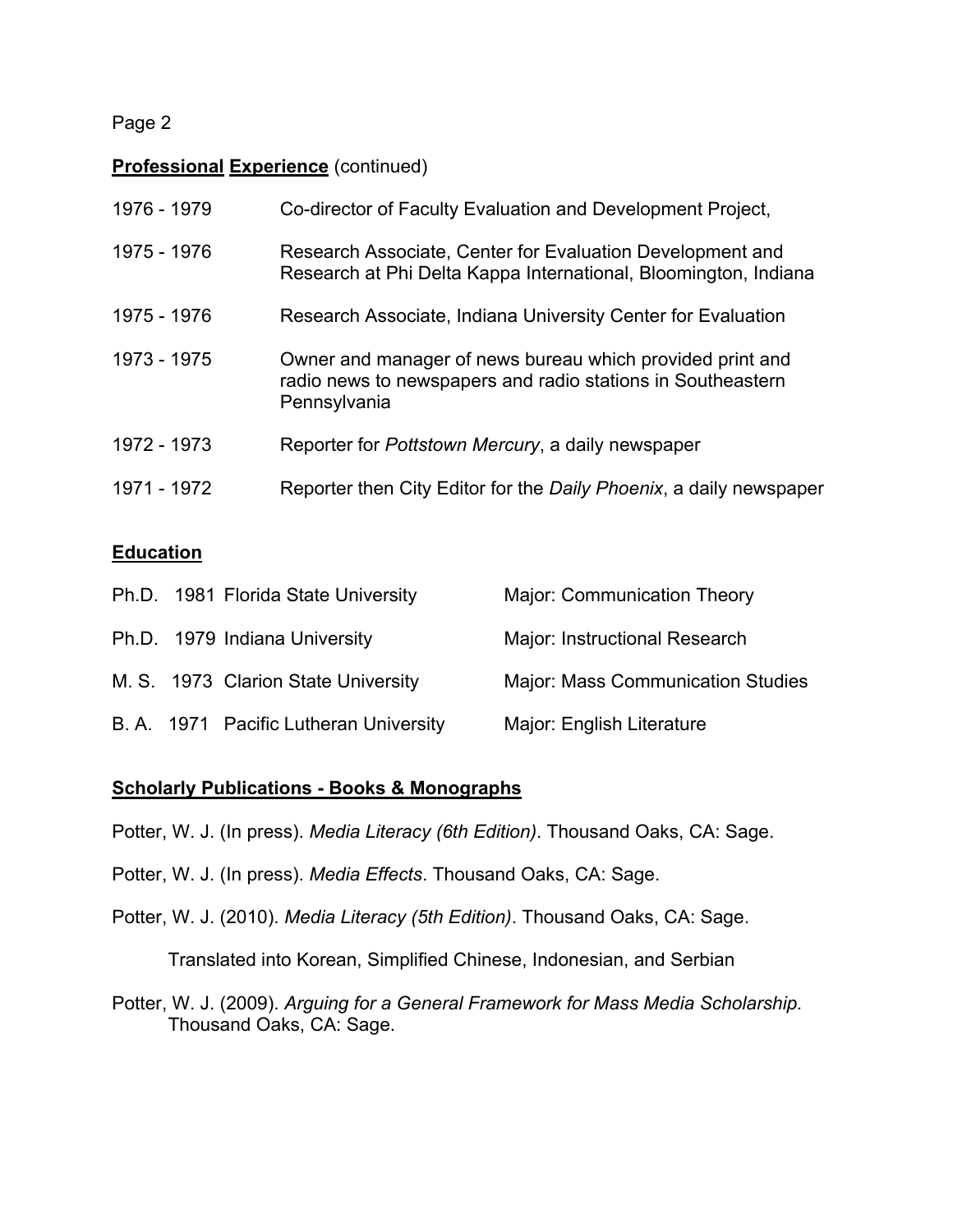#### **Scholarly Publications - Books & Monographs** (continued)

Potter, W. J. (2008). *Media Literacy (4th Edition)*. Thousand Oaks, CA: Sage.

Translated into Korean

- Potter, W. J. (2008). *Instructor's Guide for Media Literacy (4th edition)*. Thousand Oaks, CA: Sage.
- Potter, W. J. (2005). *Media Literacy (3rd Edition)*. Thousand Oaks, CA: Sage.
- Potter, W. J. (2005). *Instructor's Guide for Media Literacy (3rd edition)*. Thousand Oaks, CA: Sage.
- Potter, W. J. (2005). *Becoming a Strategic Thinker: Developing Skills for Success.* Upper Saddle River, NJ: Pearson Prentice-Hall.
- Potter, W. J. (2005). *Instructor's Guide for Becoming a Strategic Thinker: Developing Skills for Success.* Upper Saddle River, NJ: Pearson Prentice-Hall.
- Potter, W. J. (2004). *Theory of Media Literacy: A Cognitive Approach.* Thousand Oaks, CA: Sage.
- Potter, W. J. (2003). *The 11 Myths of Media Violence*. Thousand Oaks, CA: Sage.
- Potter, W. J. (2001). *Media Literacy (2nd edition*). Thousand Oaks, CA: Sage.
- Alexander, A., & Potter, W. J. (Eds.) (2001). *How to Publish Your Communication Research: An Insider's Guide*. Thousand Oaks, CA: Sage.
- Potter, W. J. (1999). *On Media Violence*. Thousand Oaks, CA: Sage.
- Potter, W. J. (1998). *Media Literacy*. Thousand Oaks, CA: Sage.
- Potter, W. J. (1996). *An Analysis of Thinking and Research about Qualitative Methods*. Hillsdale, NJ: Lawrence Erlbaum Associates.
- Potter, W. J. (1994). Cultivation theory and research: A methodological critique *Journalism Monographs*.
- Potter, W. J. and Shtogren, J. (Eds.) (1979). *The Evaluation of Administrators in Higher Education*. Higher Education Leadership Press, Richmond, Virginia.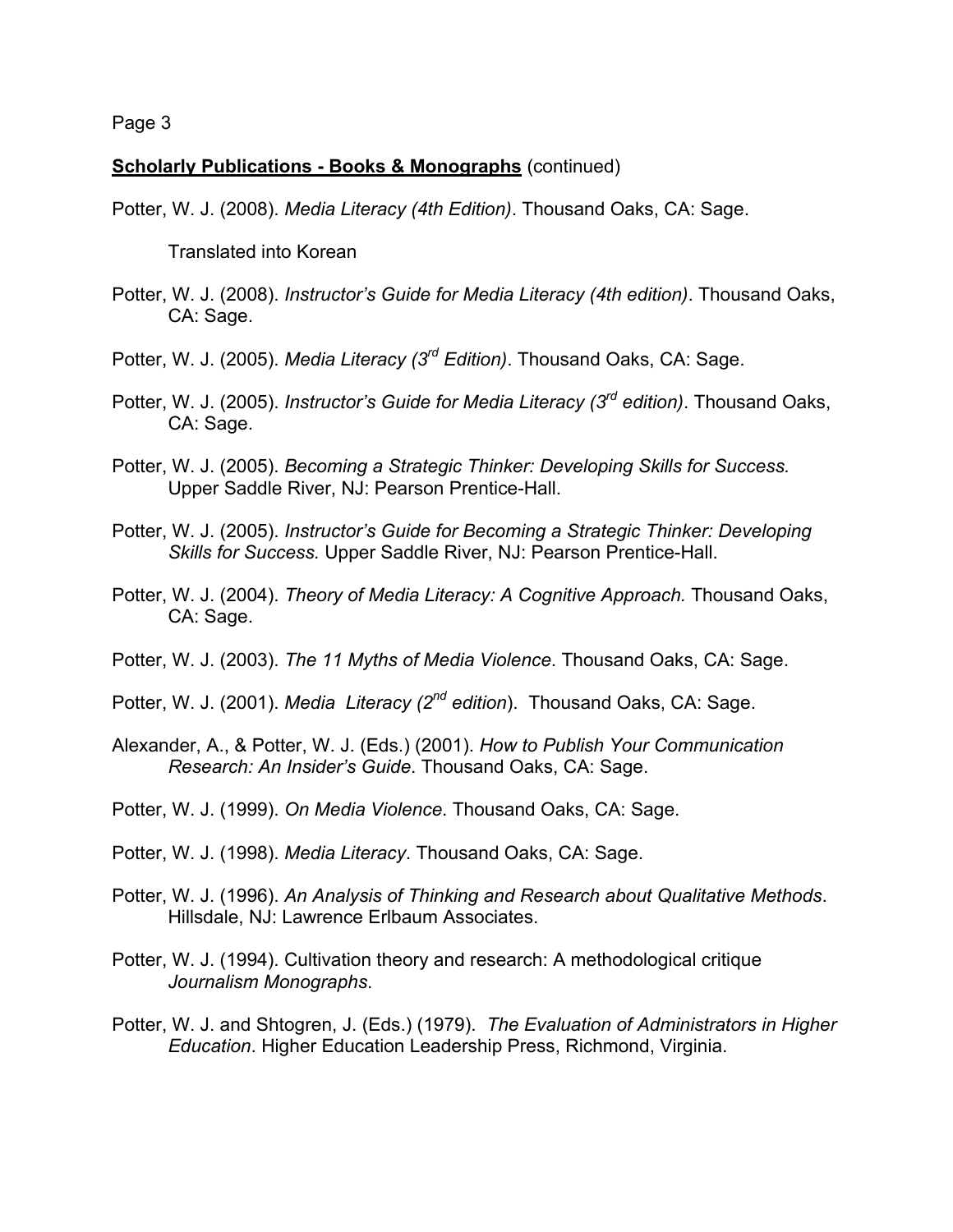### **Scholarly Publications - Books & Monographs** (continued)

- Gephart, W. J. and Potter, W. J. (1976). *Catalog of Evaluation Training Programs.* Bloomington, Indiana: Phi Delta Kappa.
- Gephart, W. J., Ingle, R. I., and Potter W. J. (Eds.) (1975). *The Evaluation of Administrative Performance*. Bloomington, Indiana: Phi Delta Kappa.

### **Scholarly Publications - Referred Journal Articles**

- Potter. W. J. (2011). Conceptualizing mass media effect. *Journal of Communication*, *61,* 896 - 915.
- Potter, W. J. (In press). A reply to Hobbs. *Journal of Broadcasting & Electronic Media.*
- Potter, W. J. (2010). The state of media literacy. *Journal of Broadcasting & Electronic Media, 54,* 675-696.
- Byrne, S., Linz, D., & Potter, W. J. (2009). A test of competing cognitive explanations for the boomerang effect in response to the deliberate disruption of media-induced aggression. *Media Psychology, 12*, 227-248.
- Potter, W. J. (2008). The importance of considering exposure states when designing survey research studies. *Communication Methods and Measures, 1*, 152-166.
- Potter, W. J., & Riddle K. (2007). A content analysis of the media effects literature. *Journalism & Mass of Communication Quarterly, 84*, 90-104.
- Riddle, K., Eyal, K., Mahood, C., & Potter, W. J. (2006). Judging the degree of violence in media portrayals. *Journal of Broadcasting & Electronic Media, 50,* 270-286*.*
- Potter, W. J. (2004). Argument for the need for a cognitive theory of media literacy. *American Behavioral Scientist, 48*, 266-272.
- Potter, W. J., & Tomasello, T. K. (2003). Building upon the experimental design in media violence research: The importance of including receiver interpretations. *Journal of Communication*, *53*, 315-329.
- Potter, W. J., Pashupati, K., Pekurny, R. G., Hoffman, E., & Davis, K. (2002). Perceptions of television violence: A schema explanation. *Media Psychology, 4*, 27 - 50.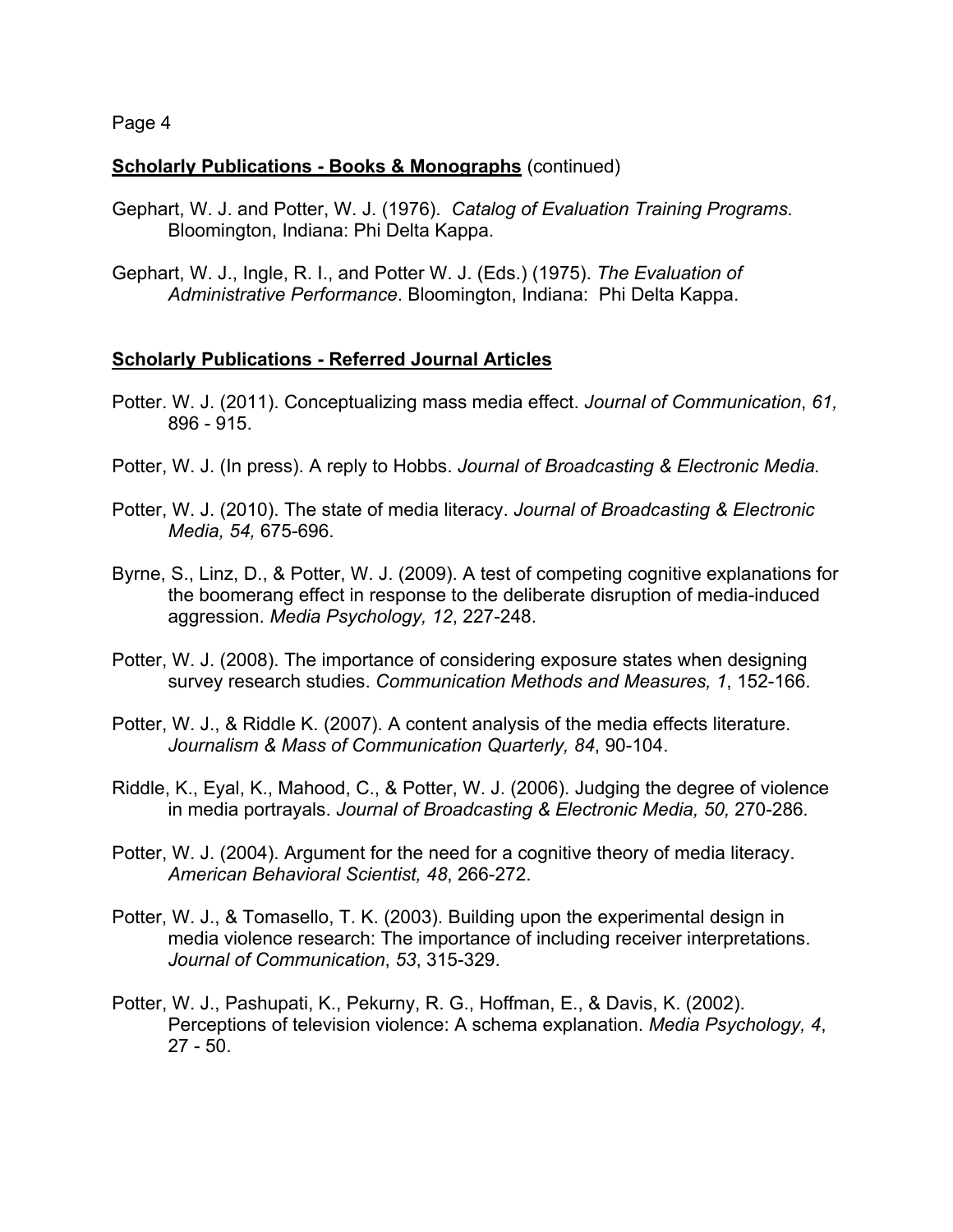#### **Scholarly Publications - Referred Journal Articles** (continued)

- Wilson, B. J., Smith, S. L., Potter, W. J., Kunkel, D., Linz, D., Colvin, C. M., & Donnerstein, E. (2002). Violence in television programming: Assessing the risks. *Journal of Communication, 52*(1), 5-35.
- Potter, W. J., & Smith, S. L. (2000). The context of graphic portrayals of television violence. *Journal of Broadcasting & Electronic Media, 44*, 301-323.
- Potter, W. J., & Levine-Donnerstein, D. (1999). Rethinking reliability and validity in content analysis. *Journal of Applied Communication Research, 27*, 258-284.
- Potter, W. J., & Warren, R. (1999). Humor as camouflage of television violence. *Australian Journal of Comedy, 5*(1), 115-148. {Reprinted from *Journal of Communication*}
- Potter, W. J., & Smith, S. L. (1999). Consistency in contextual cues across multiple levels of analysis. *Journal of Communication, 49*(4), 121-133.
- Christ, W. G., & Potter, W. J. (1998). Media literacy, media education, and the academy. *Journal of Communication, 48*(1), 5-15.
- Potter, W. J. (1998). Misperceptions of risk: A review essay. *Journal of Communication, 48*(4), 162-167.
- Potter, W. J., & Warren, R. (1998). Humor as camouflage of television violence. *Journal of Communication, 48*(2), 40-57.
- Potter, W. J., Warren, R., Vaughan, M., Howley, K., Land, A., & Hagemeyer, J. (1997). Antisocial acts in reality programming on television. *Journal of Broadcasting & Electronic Media, 41*, 69-89.
- Potter, W. J., & Vaughan, M. (1997). Antisocial behaviors in television entertainment: Profiles and trends. *Communication Research Reports, 14*, 116-124.
- Potter, W. J. (1997). The problem of indexing risk of viewing television aggression. *Critical Studies in Mass Communication, 14*, 228-248.
- Potter, W. J., & Warren, R. (1996). Considering policies to protect children from TV violence. *Journal of Communication, 46*(4), 116-138.
- Potter, W. J., Cooper, R., & Dupagne, M. (1995). Reply to Sparks' critique. *Communication Theory, 5*, 280-286.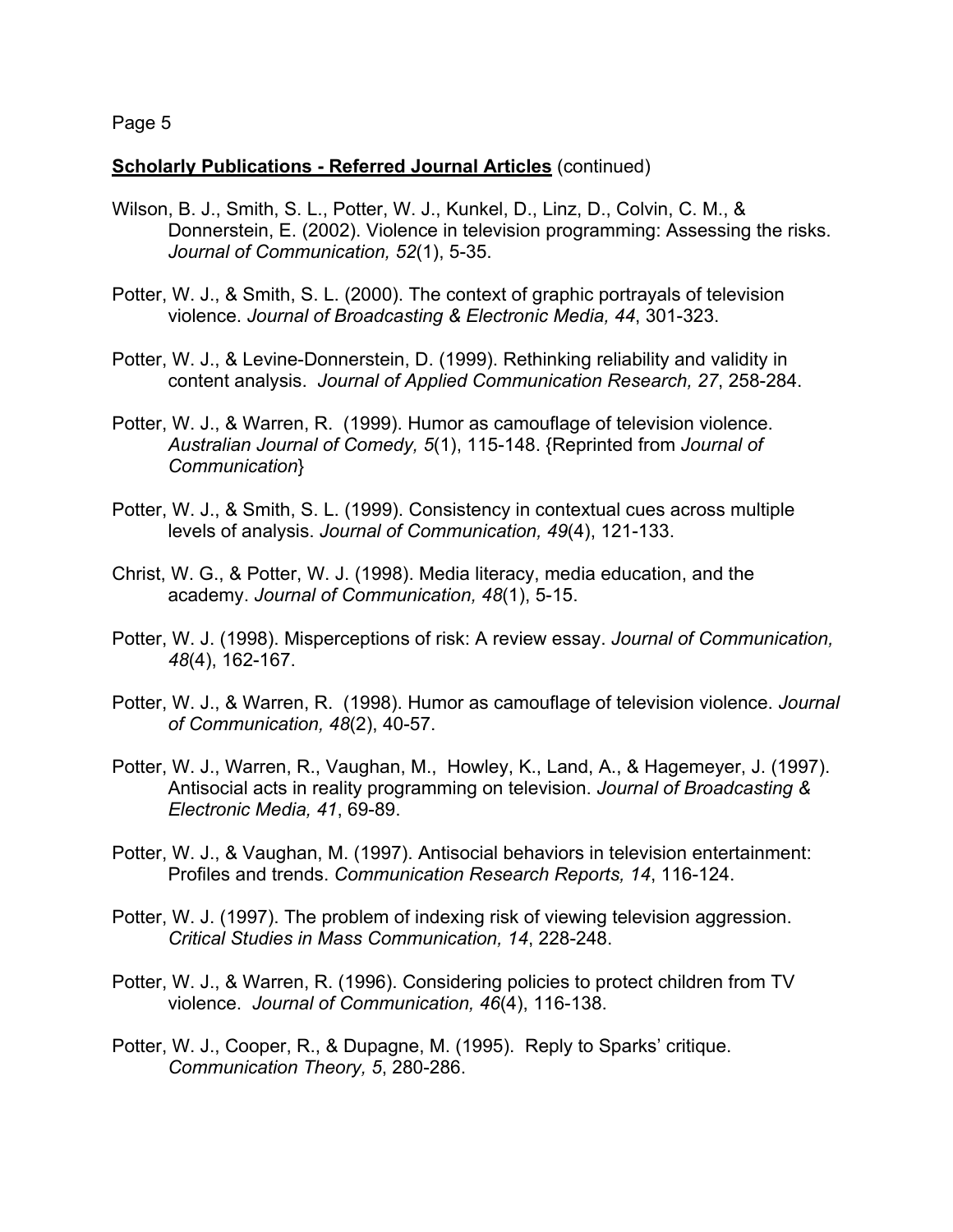#### **<u>Scholarly Publications - Referred Journal Articles</u> (continued)**

- Potter, W. J., Vaughan, M., Warren, R., Howley, K., Land, A., & Hagemeyer, J. (1995). How real is the portrayal of aggression in television entertainment programming? *Journal of Broadcasting & Electronic Media, 39*, 496-516.
- Kunkel, D., Wilson, B., Donnerstein, E., Linz, D., Smith, S. Gray, T., Blumenthal, E., & Potter, W. J. (1995). Measuring television context: The importance of context. *Journal of Broadcasting & Electronic Media, 39*, 284-291.
- Cooper, R., Potter, W. J., & Dupagne, M. (1994). A status report on methods used in mass communication media research. *Journalism Educator, 48*(4), 54-61.
- Dupagne, M., Potter, W. J., & Cooper, R. (1994). A content analysis of women's published mass communications research. *Journalism Quarterly, 70*, 815-823.
- Potter, W. J. (1993). Cultivation theory and research: A conceptual critique. *Human Communication Research, 19*, 564-601.
- Potter, W. J., Cooper, R., & Dupagne, M. (1993). The three paradigms of mass media research in mainstream journals. *Communication Theory, 3*, 317-335.
- Emanuel, R., & Potter, W. J. (1992). Do students style preferences differ by grade level, orientation toward college, and academic major? *Research in Higher Education, 33*, 395-414.
- Potter, W. J. (1992). How do adolescents' perceptions of television reality change over time? *Journalism Quarterly, 69*, 392-405.
- Potter, W. J. (1991). The relationships between first and second order measures of cultivation. *Human Communication Research, 18,* 92-113.
- Potter, W. J. (1991). Yes to research. *Feedback, 32*(2), 24-25.
- Potter, W. J. (1991). The linearity assumption in cultivation research. *Human Communication Research, 17*, 562-584.
- Potter, W. J. & Clark, G. (1991). Styles in mass media classrooms. *Feedback, 32*(1), 8- 11, 24.
- Potter, W. J. (1991). Examining cultivation from a psychological perspective: Component subprocesses, *Communication Research, 18*, 77-102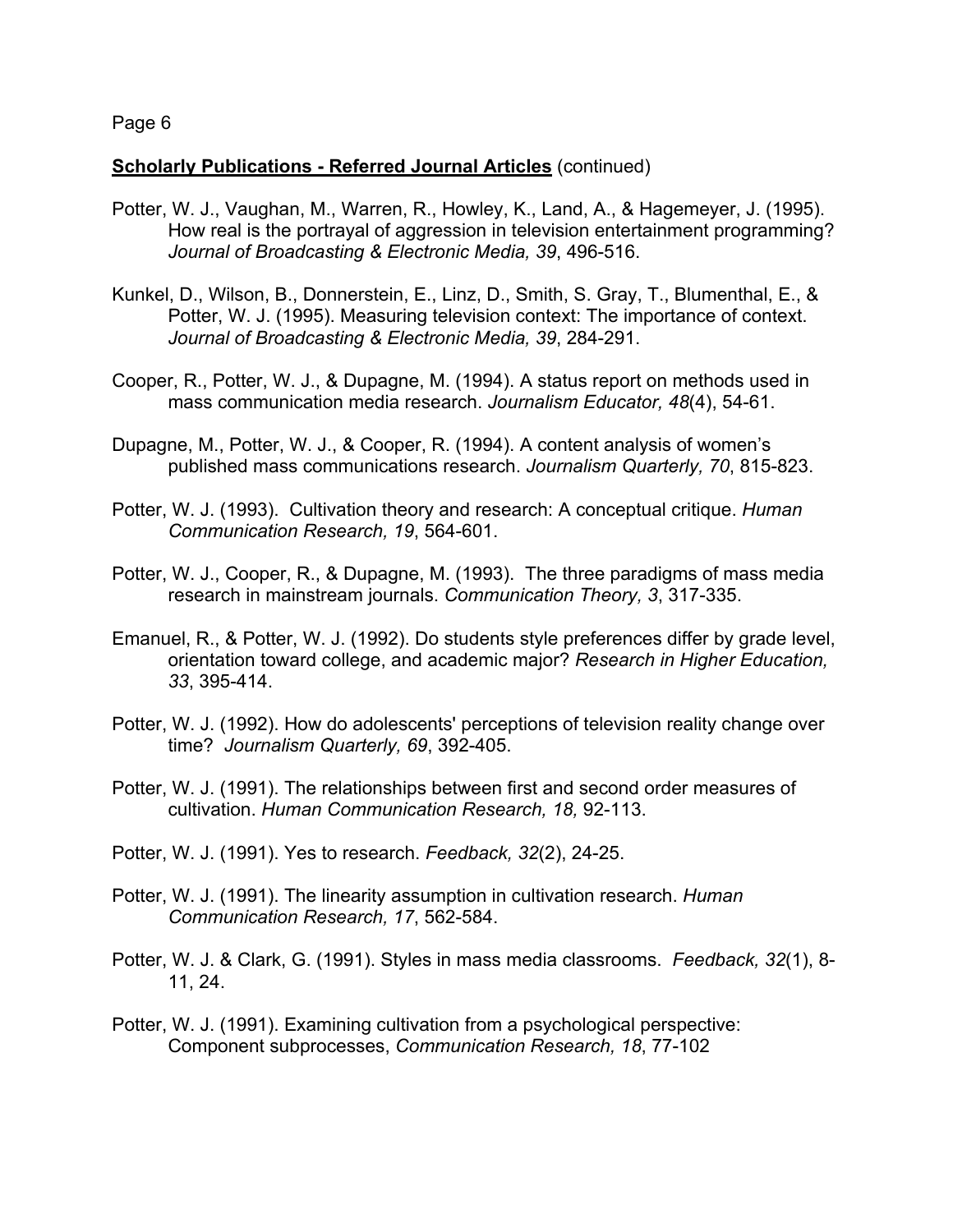#### **Scholarly Publications - Referred Journal Articles** (continued)

- Potter W. J. (1990). Adolescents' perceptions of the primary values of television programming. *Journalism Quarterly, 67*, 843-851.
- Potter, W. J., & Chang, I. K. (1990). Television exposure measures and the cultivation hypothesis. *Journal of Broadcasting & Electronic Media, 34,* 313-333.
- Potter, W. J. and Emanuel, R. (1990). Students' preferences for communication styles and their relationship to achievement. *Communication Education, 39*, 234-249.
- Potter, W. J. (1989). A proposal for a Scholar's Electronic Community. *Feedback, 30*(3), 13-19.
- Potter, W. J. & Ware, W. (1989). The frequency and context of prosocial acts on primetime television. *Journalism Quarterly, 66*, 359-366, 529.
- Potter, W. J. (1988). Perceived reality in television effects research. *Journal of Broadcasting & Electronic Media, 32*, 23-41.
- Potter, W. J., Forrest, E., Sapolsky, B. S., & Ware, W. (1988). Segmenting VCR owners. *Journal of Advertising Research, 28*(2), 29-39.
- Potter, W. J. (1988). Three strategies for elaborating the cultivation hypothesis. *Journalism Quarterly, 65*(4), 930-939.
- Potter, W. J. & Ware, W. (1987). An analysis of the contexts of antisocial acts on primetime television. *Communication Research, 14*(6), 664-686.
- Potter, W. J. (1987). News from three worlds in prestige U. S. newspapers. *Journalism Quarterly, 64*, 73-79.
- Potter, W. J. & Ware, W. (1987). Traits of perpetrators and receivers of antisocial and prosocial acts on television. *Journalism Quarterly, 64*, 382-391.
- Potter, W. J. (1987). Does television viewing hinder academic achievement among adolescents? *Human Communication Research, 14*(1), 27-46.
- Potter, W. J. (1986). Perceived reality in the cultivation hypothesis. *Journal of Broadcasting & Electronic Media, 30*, 159-174.
- Potter, W. J. (1985). Gender representation in elite newspapers. *Journalism Quarterly, 62*, 636-640.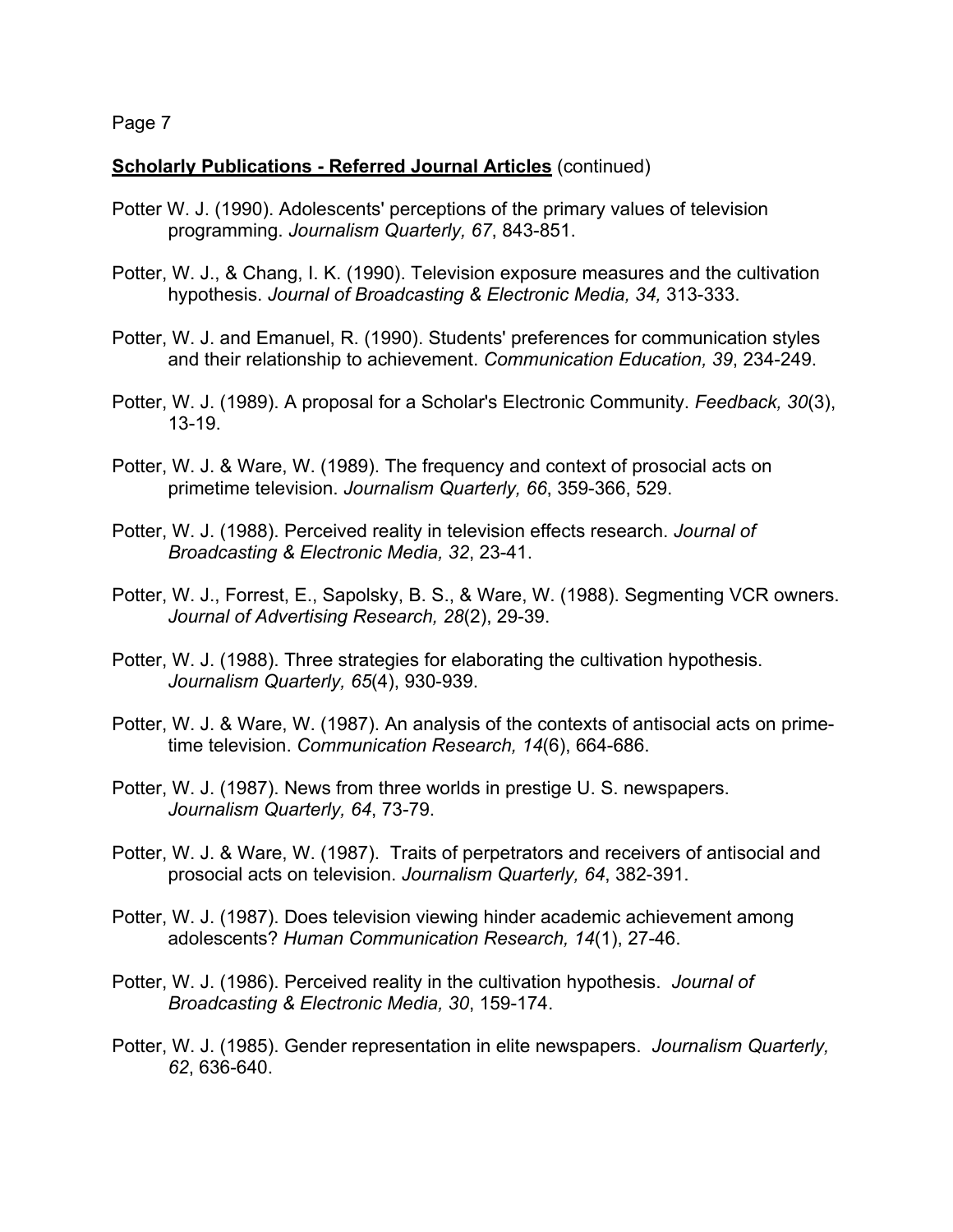### **Scholarly Publications - Referred Journal Articles** (continued)

- Gephart, W. J. and Potter, W. J. (1979). The generalizability problem in evaluation. *CEDR Quarterly, 8*, 14-22.
- Potter, W. J. (1976). Editorial on evaluation. *CEDR Quarterly, 5*, 4.
- Potter, W. J. (1975). ALEX. *International Journal of Instructional Media, 2*, 145-149.

## **Scholarly Publications - Book Chapters**

- Potter, W. J. (In press). General Framework. In K. Dill (Ed.). *The Oxford Handbook of Media Psychology*.
- Potter, W. J. (In press). The Expanding Role for Media Literacy the Age of Participatory Cultures. In Aaron Delwiche & Jennifer Jacobs Henderson (Eds). *Routledge Handbook of Participatory Cultures*.
- Potter, W. J. (2009). Conceptualizing the audience. In R. Nabi & M. B. Oliver (Eds.). *Handbook of Media Effects* (pp. 19-34). Thousand Oaks, CA: Sage.
- Potter, W. J., Byrne, S. (2009). Media literacy. In R. Nabi & M. B. Oliver (Eds.). *Handbook of Media Effects* (pp. 345-357). Thousand Oaks, CA: Sage.
- Potter, W. J. (2009). Media literacy. In W. Eadie (Ed.), *21st Century Communication: A Reference Handbook* (pp. 558-567). Thousand Oaks, CA: Sage.
- Potter, W. J. (2009). Defining and measuring key content variables. In A. Jordan, D. Kunkel, J. Mangenello, & M. Fishbein (Eds.), *Media Messages and Public Health: A Decisions Approach to Content Analysis* (pp. 35 - 52). New York: Routledge.
- Potter, W. J. (2008). Adolescents and television violence. In P. Jamieson & D. Romer (Eds.) *The changing portrayal of adolescents in the media since 1950,* (pp. 220- 249). New York: Oxford.
- Potter, W. J. Byrne, S. (2007). Media literacy. In S. Mazzarella (Ed.), *Kids Stuff: Twenty Questions about Youth and the Media*. Hillsdale, NJ: Erlbaum Associates.
- Potter, W. J. (2005). Media violence myths. In P. Rossler & F. Kritz (Eds.). Mythen der Mediengesellschhaft - The media society and its myths (pp. 225-244). Germany: UVK Verlagsgesellschaft mbH.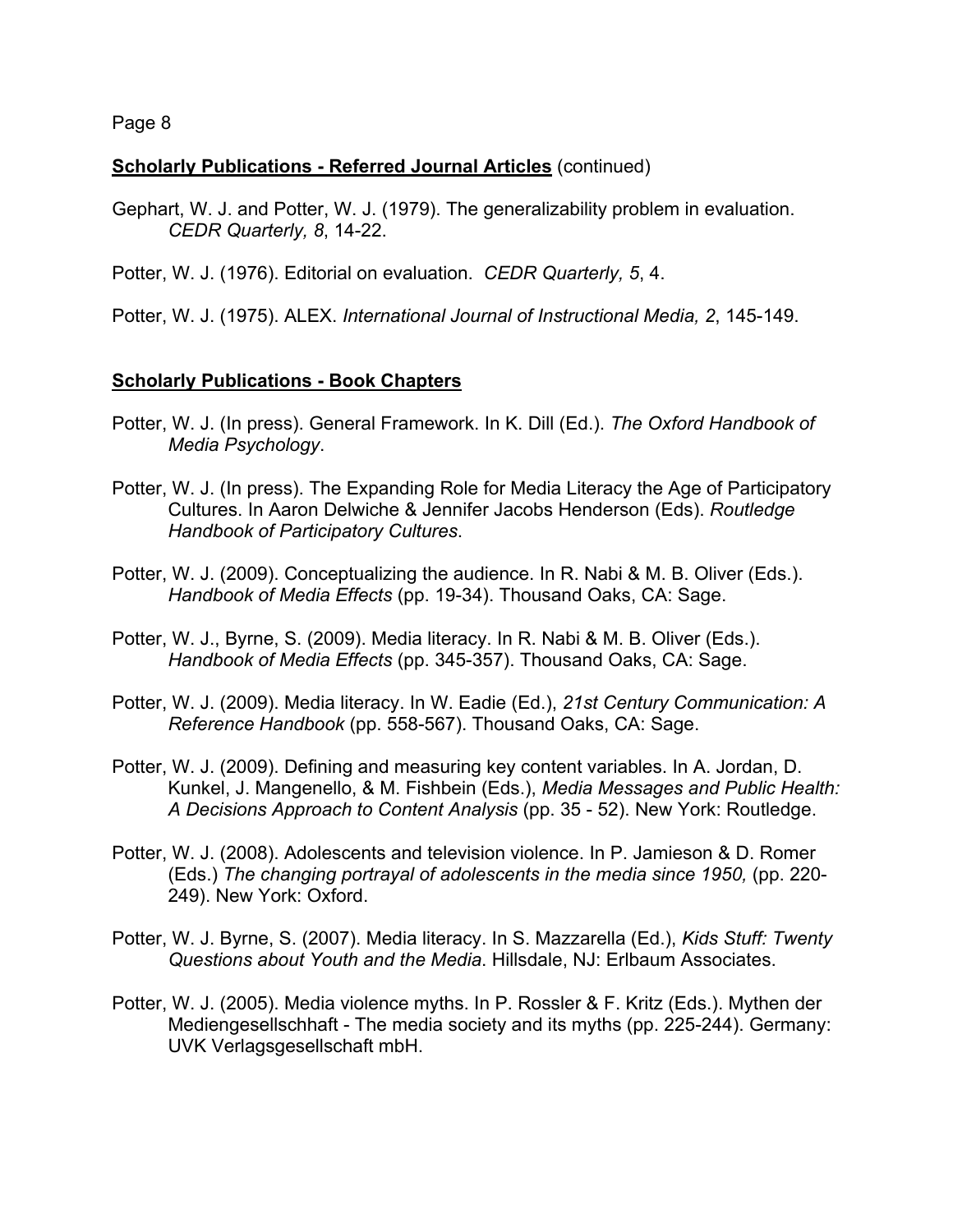#### **Scholarly Publications - Book Chapters** (continued)

- Potter, W. J. (2004). The myth that the rating systems and v-chip will help solve the problem. In C. Von Feilitzen & U. Carlsson (eds.) Promote or protect: Perspectives on media literacy and media regulations (pp. 197-211). Goteborg, Sweden: The International Clearinghouse on Children, Youth and Media.
- Potter, W. J. (2003).The frontiers of media research. In D. A. Gentile, (Ed.). *Media violence and children: A complete guide for parents and professionals* (pp. 247- 262). Westport, CT: Praeger.
- Potter, W. J. (2003). Broadening our perspective on the effects of media violence: What we don't know about media effects is already hurting us. Proceedings from the Television Violence and Young People Conference. Centre d'etudes sur les medias, University of Montreal.
- Potter, W. J. (2001). Avoiding writing traps. In A. Alexander & W. J. Potter (Eds.), *How to publish your communication research: An insider's guide* (pp. 13 -121).
- Smith, S. L., Wilson, B. J., Kunkel, D., Linz, D., Potter, W. J., Colvin, C. M., & Donnerstein, E. (1998). Violence in television programming overall: University of California, Santa Barbara study (pp. 5 - 220). *National Television Violence Study 3*. Thousand Oaks, CA: Sage.
- Wilson, B. J., Kunkel, D., Linz, D., Potter, W. J., Donnerstein, E., Smith, S. L., Blumenthal, E., & Berry M. (1998). Violence in television programming overall: University of California, Santa Barbara study (pp. 3 - 204). *National Television Violence Study 2*. Thousand Oaks, CA: Sage.
- Potter, W. J., Linz, D., Wilson, B., Kunkel, D., Donnerstein, E., Smith, S. L., Blumenthal, E., & Gray, T. (1998). Content analysis of entertainment television: New methodological developments (pp. 55 - 103). *Television violence and public policy*. Ann Arbor, MI: The University of Michigan Press.
- Kunkel, D. Wilson, B. J., Potter, W. J., Linz, D., Donnerstein, E., Smith, S. L., & Blumenthal, E. (1998). Content analysis of entertainment television: Implications for public policy (pp. 149 - 162). *Television violence and public policy*. Ann Arbor, MI: The University of Michigan Press.
- Wilson, B. J., Donnerstein, E., Linz, D., Kunkel, D. Potter, W. J., Smith, S. L., Blumenthal, E., & Gray, T. (1998). Content analysis of entertainment television: The importance of context (pp. 13 - 53). *Television violence and public policy*. Ann Arbor, MI: The University of Michigan Press.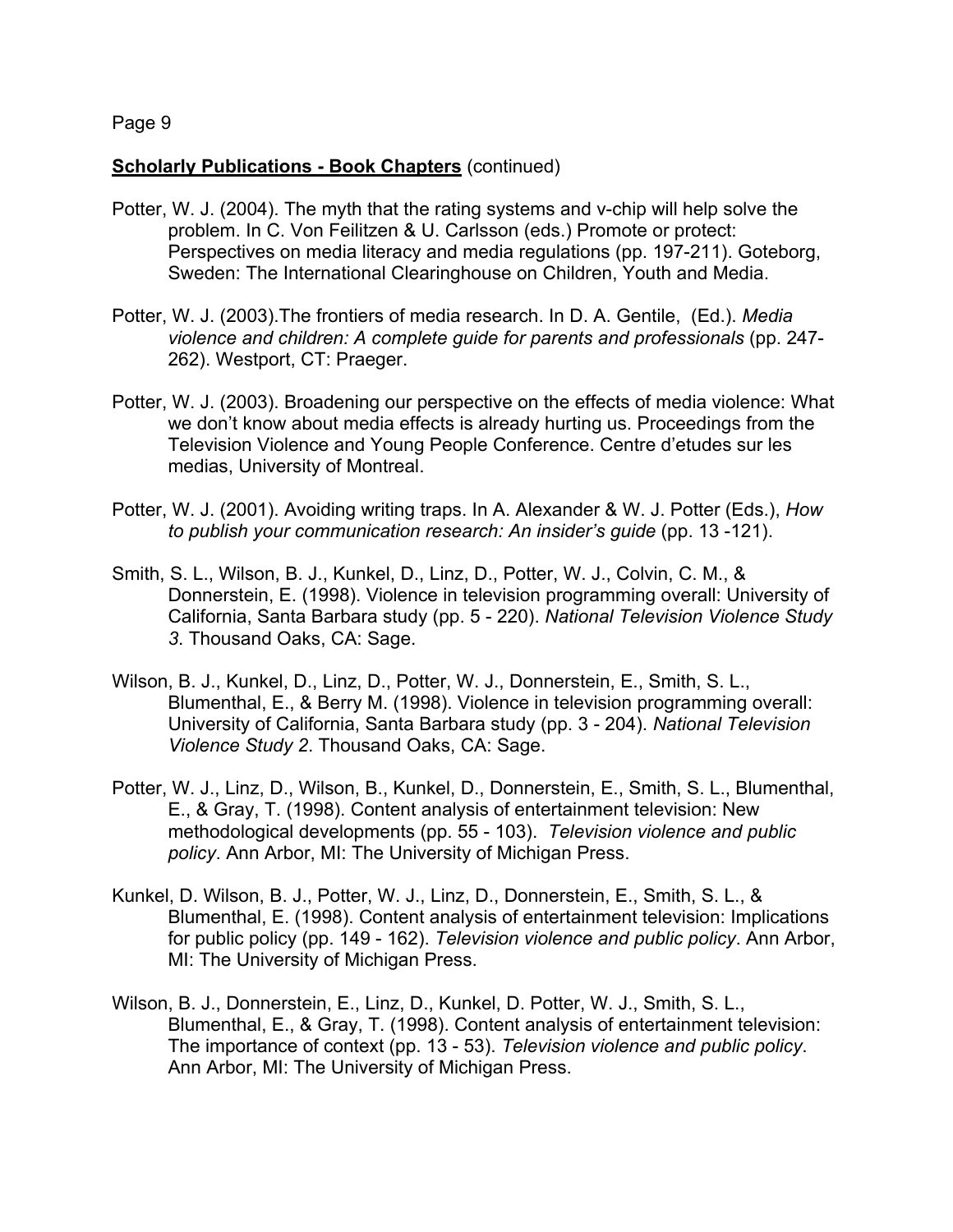#### **Scholarly Publications - Book Chapters** (continued)

- Wilson, B. J., Smith, S. L., Potter, W. J., Linz, D., Donnerstein, E., Kunkel, D. Blumenthal, E., & Gray, T. (1998). Content analysis of entertainment television: The 1994-95 results (pp. 105 -147). *Television violence and public policy*. Ann Arbor, MI: The University of Michigan Press.
- Wilson, B. J., Kunkel, D., Linz, D., Potter, W. J., Donnerstein, E., Smith, S. L., Blumenthal, E., Berry, M., & Federman, J. (1998). The nature and context of violence on American television. In L. Carlsson & C. Feilitzen (Eds.). Children and media violence. Goteborg, Sweden: UNESCO.
- Wilson, B. J., Kunkel, D., Linz, D., Potter, W. J., Donnerstein, E., Smith, S. L., Blumenthal, E., & Berry, M. (1997). Violence in television programming overall: University of California, Santa Barbara study (pp. 3 - 178). *National Television Violence Study, Volume 2*. Thousand Oaks, CA: Sage.
- Wilson, B. J., Kunkel, D., Linz, D., Potter, W. J., Donnerstein, E., Smith, S. L., Blumenthal, E., & Gray, T. (1997). Violence in television programming overall: University of California, Santa Barbara study (pp. 3 - 268). *National Television Violence Study, Volume 1*. Thousand Oaks, CA: Sage.
- Wilson, B. J., Kunkel, D., Linz, D., Potter, W. J., Donnerstein, E., Smith, S. L., Blumenthal, E., & Gray, T. (1997). Television violence and its context. (pp. 8 - 30). *National Television Violence Study: Executive Summary, 1994-1995.* Studio City, CA: Mediascope, Inc.
- Wilson, B. J., Kunkel, D., Linz, D., Potter, W. J., Donnerstein, E., Smith, S. L., Blumenthal, E., & Gray, T. (1997). Television violence and its context. (pp. 1 - 169). *National Television Violence Study, Volume 1*. Studio City, CA: Mediascope, Inc.
- Potter, W. J. (1994). Teaching evaluation. In W. G. Christ (Ed.) *Assessing Communication Education: A Handbook for Media, Speech & Theatre Educators* (pp. 89 - 112). Hillsdale, NJ: Lawrence Erlbaum Associates, Publishers.

#### **Online Publications**

Potter, W. J. (2010). Media Literacy. Online annotated bibliography for Oxford University Press.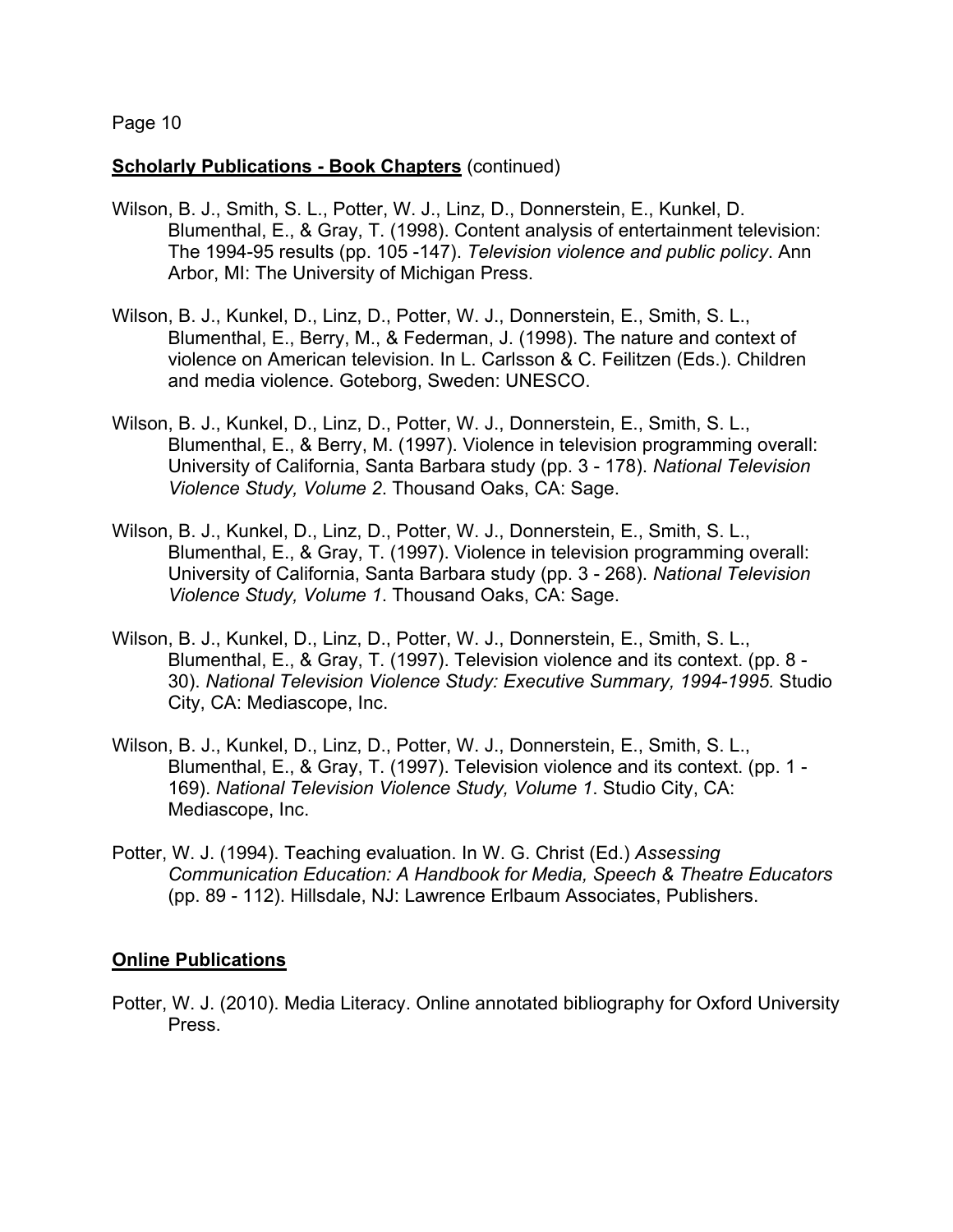### **Encyclopedia Entries**

Potter, W. J., & Christ, W. (2009). Media literacy. *Encyclopedia of Sociology*. London: Blackwell Publishing.

### **Technical Reports**

- Potter, W. J. (2006, October). Establishing Validity in Content Analyses of Risky Health Behaviors Portrayed in Media Messages. Report prepared for the Annenberg Health Media Coding Project, University of Pennsylvania, Philadelphia, PA.
- Potter. W. J. (2007, January). Report on Coding Television Violence/Aggression: Conceptualizations and Operationalizations. Report prepared for the Annenberg Media Health Coding Project, University of Pennsylvania, Philadelphia, PA.
- Potter, W. J. (2007, February). Media Violence and Adolescents. Paper Presented at Conference on The Changing Portrayal of Youth in Popular Media, Rancho Mirage, CA.
- Potter, W. J. (2007, February). Importance of Exposure States in Considering Media Effects. Report prepared for the University of Pennsylvania's Center of Excellence in Cancer Communication Research, Philadelphia, PA.

### **Convention Papers**

- Potter, W. J. (2011, May). Critique of the scholarly field of mass media effects. Paper presented to the Mass Communication Division of the International Communication Association, Boston.
- Potter, W. J. (2010, November). What are the most important mass media effects? Paper presented to the Mass Communication Division of the National Communication Association.
- Potter, W. J. (2009, November). The challenge of organizing mass media effects. Paper presented to the Mass Communication Division of the National Communication Association, San Francisco.
- Potter, W. J. (2009, November). Conceptualizing mass media effect. Paper presented to the Communication and Social Cognition Division of the National Communication Association, Chicago.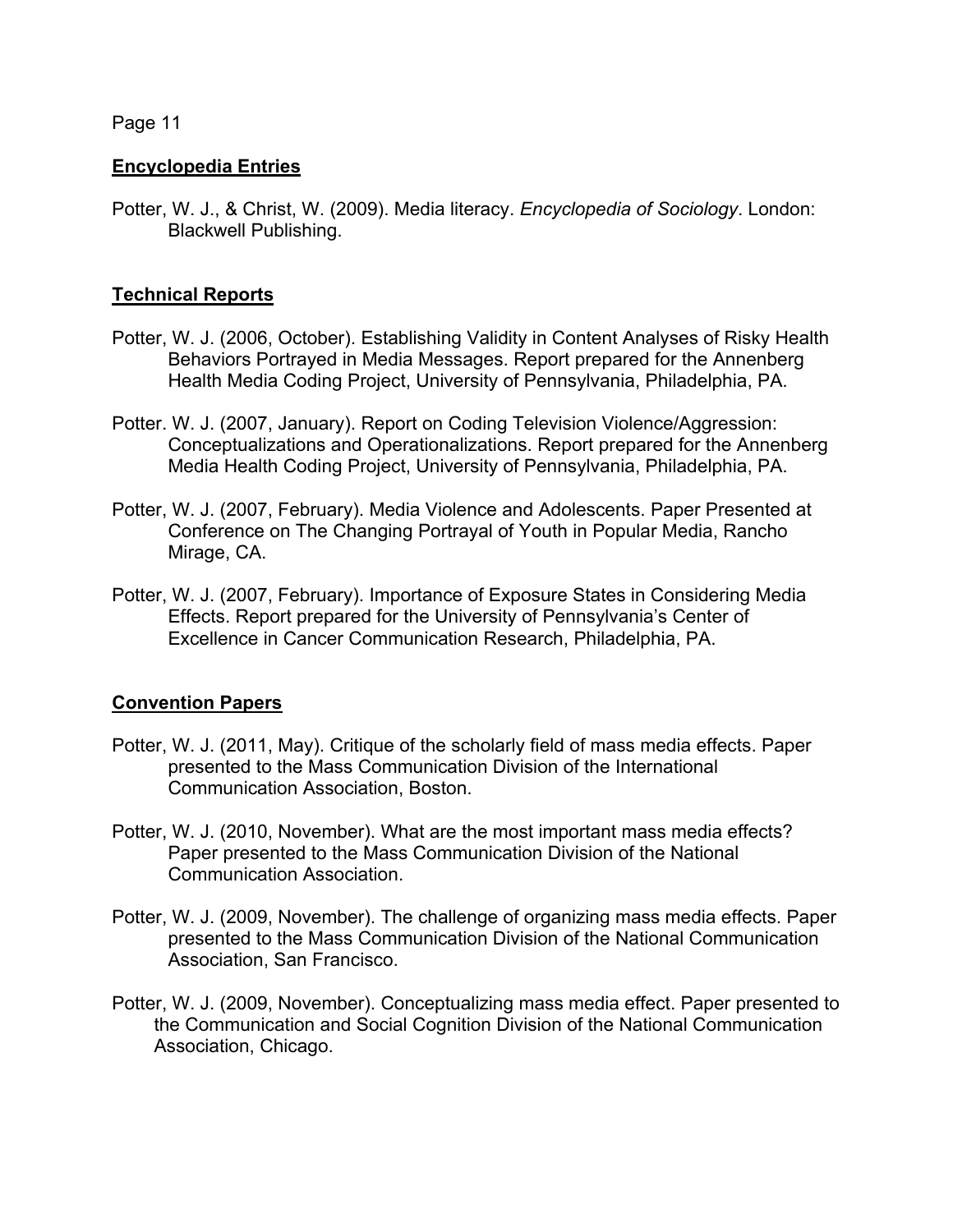- Potter, W. J. (2007, November). Where Does Meaning Lie in Content Analyses?:The Tension Between Micro and Macro Units. Paper presented to the Mass Communication Division of the National Communication Association, Chicago.
	- Potter, W. J., & Riddle, K. (2006, November). A content analysis of mass media effects literature. Paper presented to the Mass Communication Division of the National Communication Association, San Antonio.
	- Potter, W. J. (2005, May). Media gravitation theory. Paper presented to the Mass Communication Division of the International Communication Association, New York.
	- Potter, W. J., & Mahood, C. (2005, May). Justification in violent narratives: An exploration of individual interpretations. Paper presented to the Mass Communication Division of the International Communication Association, New York.
	- Potter, W. J., Eyal, K., Fandrich, R., Mahood, C., McIlrath, M., & Riddle, K. (2004, November). *Judging the degree of violence in media portrayals*. Paper presented to the Mass Communication Division of the National Communication Association, Chicago.
	- Potter, W. J., Mahood, C., & Yao, M. (2003, November). *Changes in interpretations of violence as a function of changes in narrative characteristics*. Paper presented at the annual meeting of the National Communication Association, Miami.
	- Potter, W. J., & Mahood, C. (2002, November). *Developing a model for viewer interpretations of violence.* Paper presented of the National Communication Association, New Orleans.
	- Potter, W. J., Pekurny, R. Hoffman, E., Pashupati, K., & Davis, K. (2000, April). *Viewer judgments about the degree of violence in a television program*. Paper presented to the Broadcast Education Association for presentation at its Annual Conference.
	- Potter, W. J., & Levine-Donnerstein, D. (1999, May). *Validity and reliability in content analysis.* Paper presented to at the Annual Meeting of the International Communication Association, San Francisco.
	- Potter, W. J., & Smith, S. L. (1999, May). *Importance of examining the context of TV violence across narrative levels*. Paper presented to at the Annual Meeting of the International Communication Association, San Francisco.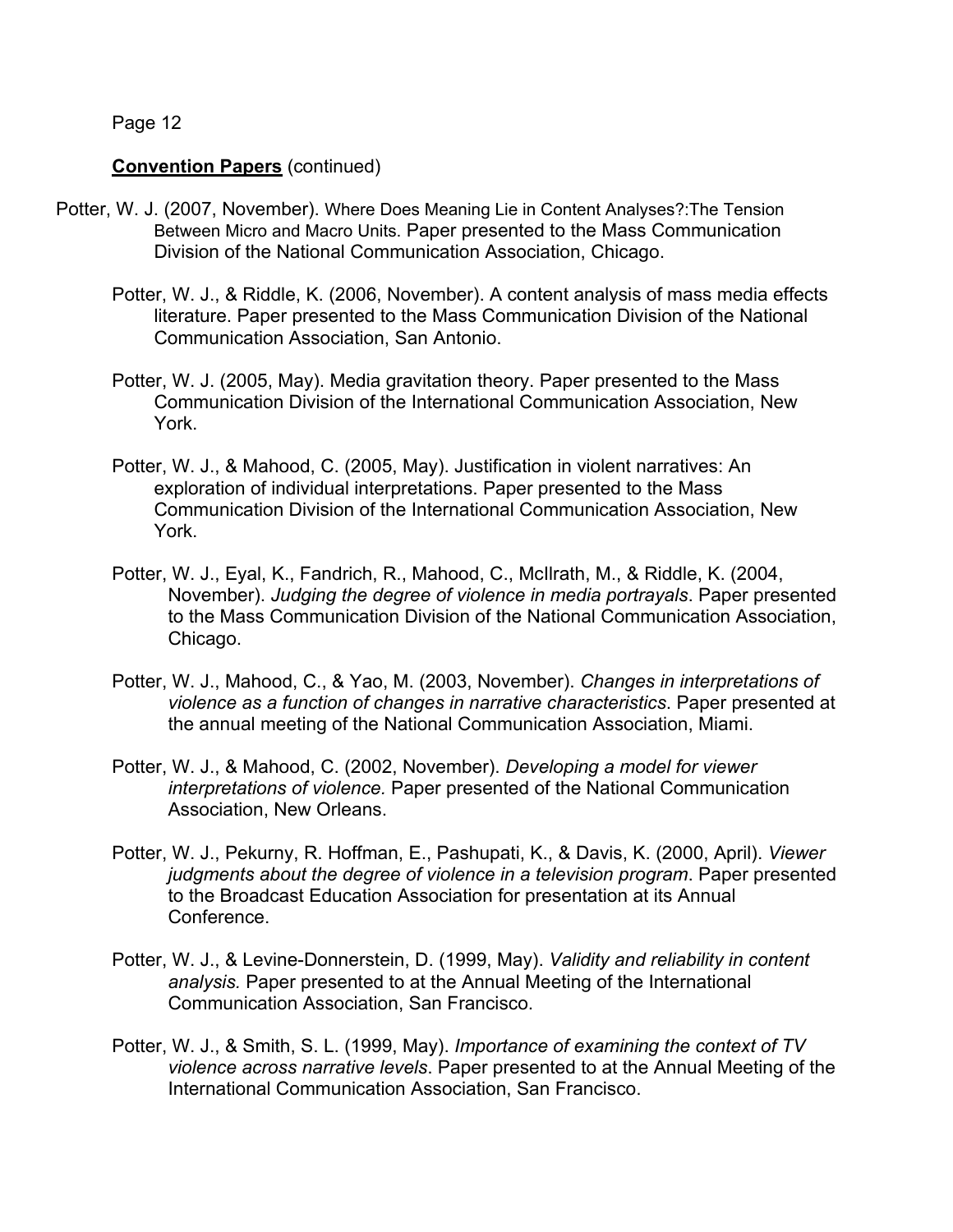- Potter, W. J., & Smith, S. L. (1999, May). *Patterns of graphicness in portrayals of television violence*. Paper presented to at the Annual Meeting of the International Communication Association, San Francisco.
- Potter, W. J., & Berry, M. (1999, May). *A schema explanation for viewers' judgments of television violence*. Paper to be presented to at the Annual Meeting of the International Communication Association, San Francisco.
- Potter, W. J. (1998, April). *Conceptualizing media literacy*. Paper presented at the Annual Meeting of the Broadcast Education Association. Las Vegas.
- Smith, S. L., Wilson, B. J., Colvin, C. M., Kunkel, D., Potter, W. J., Linz, D., & Donnerstein, E. (1998, July). *Violence in children's television programming: Assessing the risks*. Paper to be presented at the Annual Meeting of the International Communication Association, Jerusalem.
- Colvin, C. M., Smith, S. L., Potter, W. J., Wilson, B. J., Kunkel, D., Donnerstein, E., & Linz, D. (1998, July). *The prevalence and context surrounding children as perpetrators of violence on television*. Paper to be presented at the Annual Meeting of the International Communication Association, Jerusalem.
- Ross-Altarac, S., Potter, W. J., Prescott, M., & Sebastian, M. (1998, July). *Children's reactions to verbal aggression in family situation comedies*. Paper to be presented at the Annual Meeting of the International Communication Association, Jerusalem.
- Potter, W. J. (2002, April). *Broadening our perspective on the effects of media violence: What we don't know about media effects is already hurting us.* Paper presented at the Television and Violence in Society Conference, Centre d'etudes sur les medias, University of Montreal.
- Potter, W. J. (2000, November). *How adults are like kids when it comes to media violence: A survey of research literature*. Paper presented at the Annual Conference of the International Communication Association, Seattle, WA.
- Potter, W. J. (1997, November). *Incorporating different approaches to media literacy*. Paper presented at the Annual Meeting of the National Communication Association, Chicago.
- Potter, W. J. (1997, May). *Justification for television violence*. Paper presented at the Annual Meeting of the International Communication Association, Montreal.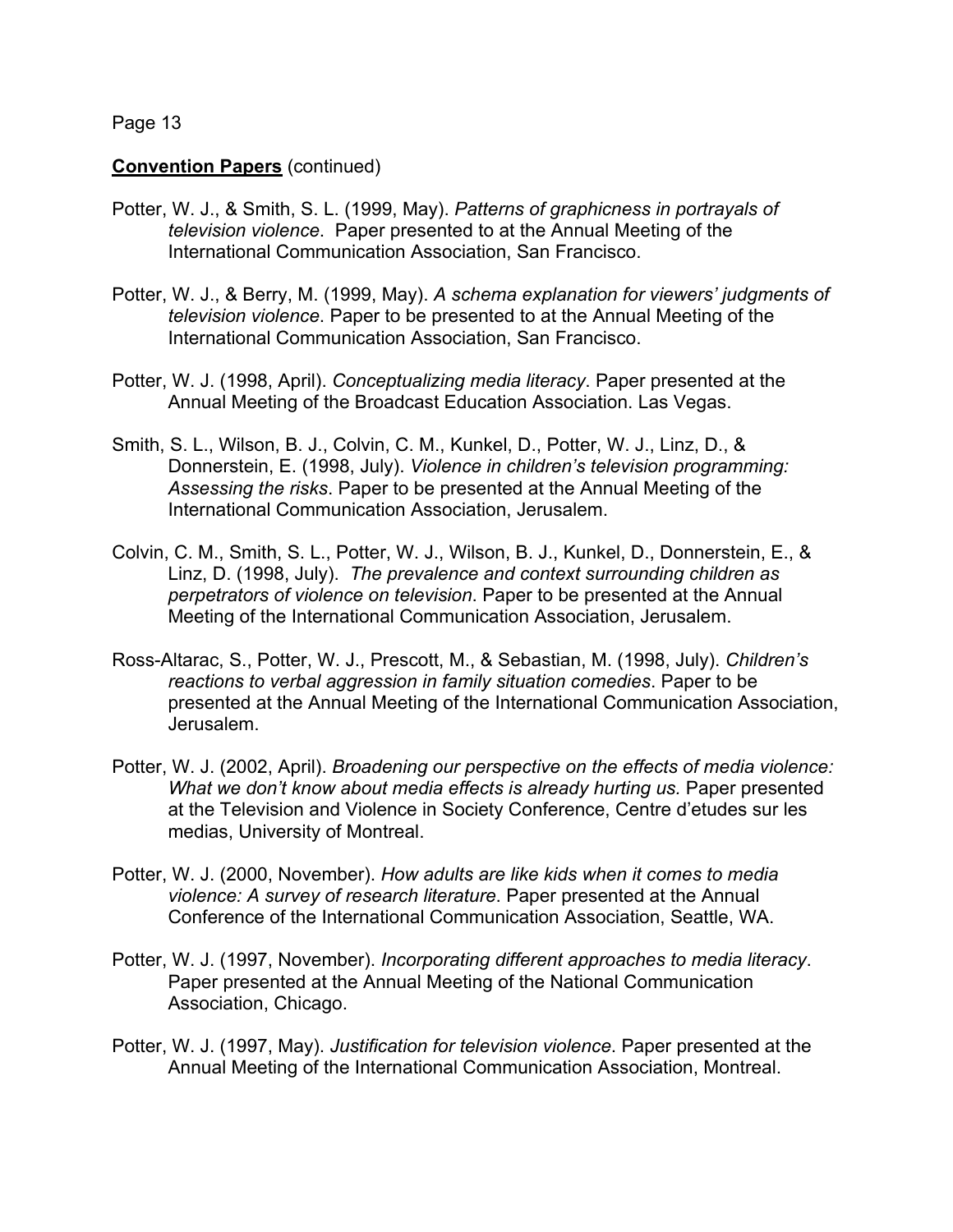- Potter, W. J. (1997, April). *Editor's forum*. Presentation at the Annual Meeting of the Broadcast Education Association, Las Vegas.
- Potter, W. J. (1996, November). *Convergence between qualitative and quantitative approaches to communication research*. Paper presented at the Annual Meeting of the Speech Communication Association, San Diego.
- Potter, W. J., Linz, D., Wilson, B., Kunkel, D., Donnerstein, E., Blumenthal, E., Smith, S., & Gray, T. (1996, June). *Content analysis of entertainment television: New methodological developments*. Paper presented at the Duke Conference on Media Violence and Public Policy, Durham, NC.
- Kunkel, D., Wilson, B., Potter, W. J., Linz, D., Donnerstein, E. , Smith, S. Blumenthal, E., & Gray, T. (1996, June). *Content analysis of entertainment television: Implications for public policy*. Paper presented at the Duke Conference on Media Violence and Public Policy, Durham, NC.
- Wilson, B., Donnerstein, E., Linz, D., Kunkel, D., Potter, W. J., Smith, S., Blumenthal, E., & Gray, T. (1996, June). *Content analysis of entertainment television: The importance of context*. Paper presented at the Duke Conference on Media Violence and Public Policy, Durham, NC.
- Wilson, B., Linz, D., Kunkel, D., Potter, W. J., Donnerstein, E., Blumenthal, E. Smith, S., & Gray, T. (1996, June). *Content analysis of entertainment television: Results for 1994-1995*. Paper presented at the Duke Conference on Media Violence and Public Policy, Durham, NC.
- Potter, W. J., & Levine-Donnerstein, D. (1996, May). *Content analysis methodology: Assessing reliability for multiple coders*. Paper presented at the Annual Meeting of the International Communication Association, Chicago.
- Donnerstein, E., Kunkel, D., Linz, D., Potter, W. J., & Wilson, B. (1996, May). *Violence in television entertainment programming*. Paper presented at the Annual Meeting of the International Communication Association, Chicago.
- Potter, W. J. (1996, March). *Editor's forum*. Presentation at the Annual Meeting of the Broadcast Education Association, Las Vegas.
- Potter, W. J., Hagemeyer, J., Land, A., Vaughan, M., Warren, R., & Howley, K. (1995, August). *Reality programming on television: Realness and meaning*. Paper presented at the Annual Meeting of the Association for Education in Journalism and Mass Communication, Washington, DC.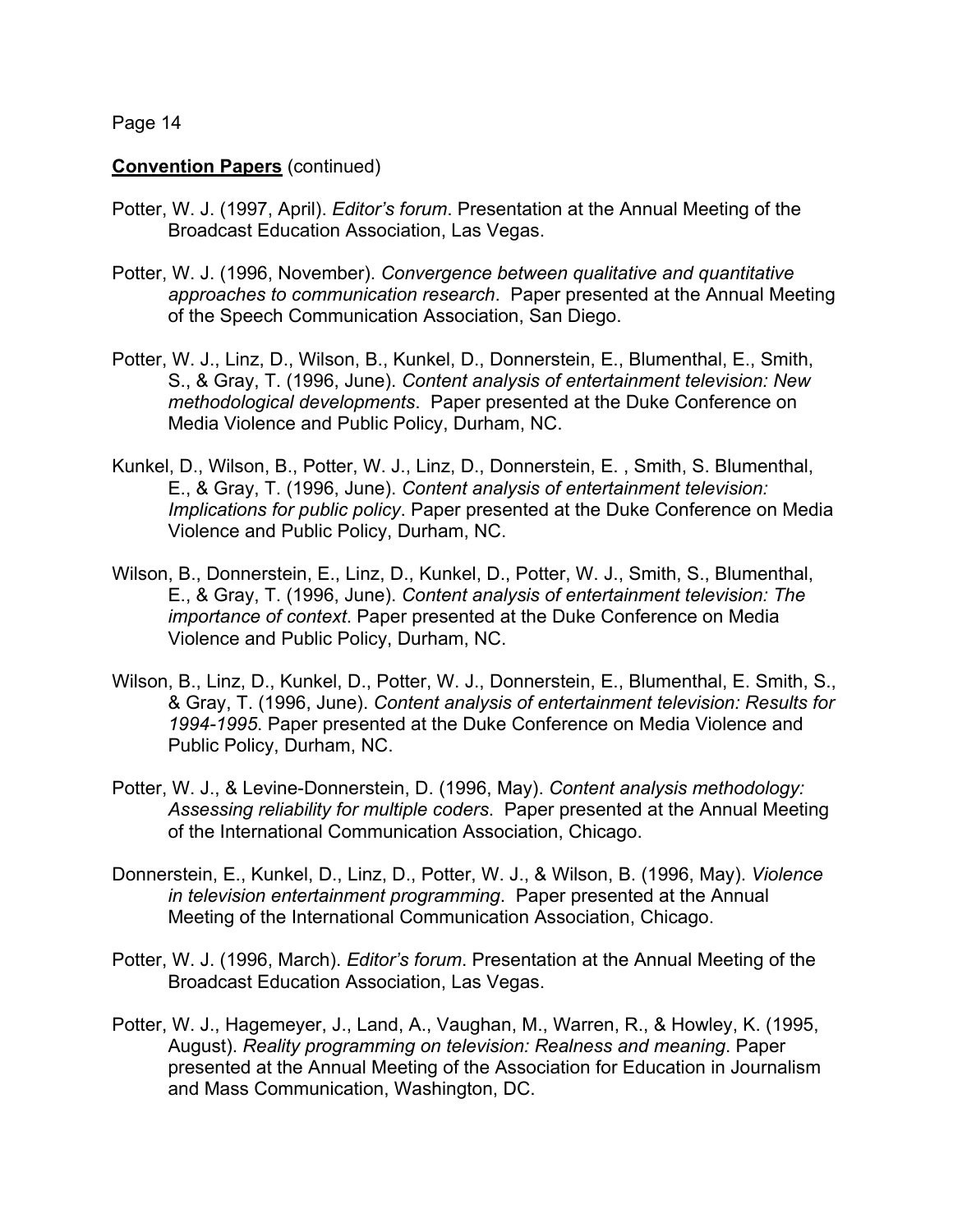- Potter, W. J., Vaughan, M., Warren, R., Howley, K., Land, A., & Hegemeyer, J. (1995, May). *The realities of aggression in television entertainment programming*. Paper presented at the Annual Meeting of the International Communication Association, Albuquerque.
- Potter, W. J. (1994, April). *How to get published*. Presentation at the Annual Meeting of the Broadcast Education Association, Las Vegas.
- Potter, W. J. (1993, November). *Instructional styles and the "New Professionalism."* Paper presented at the Annual Meeting of the Speech Communication Association, Miami.
- Potter, W. J. (1993, November). *Faculty evaluation*. Paper presented at the Annual Meeting of the Speech Communication Association, Miami.
- Potter, W. J. (1993, March). *What are the important research topics in electronic media?* Presentation at the Annual Meeting of the Broadcast Education Association, Las Vegas.
- Potter, W. J., Troiano, C., Riggs, K., & Robinson, M. (1993, August). *A content analysis of published qualitative research*. Paper presented to the Communication Theory and Methodology Division of the Association for Education in Journalism and Mass Communication, Kansas City.
- Potter, W. J. (1993, May). *A methodological critique of cultivation theory and research*. Mass Communication Division of the International Communication Association, Washington, DC.
- Potter, W. J. (1993, April). *Publication patterns in the Journal of Broadcasting & Electronic Media*. Paper presented to the Research Division of the Broadcast Education Association, Las Vegas.
- Potter, W. J. (1993, April). *Instructional styles and student learning styles*. Paper presented to the Courses and Curriculum Division of the Broadcast Education Association, Las Vegas.
- Potter, W. J. (1992, August). *Publishing mass media research*. Paper presented at the annual meeting of the Association for Education in Journalism and Mass Communication, Montreal.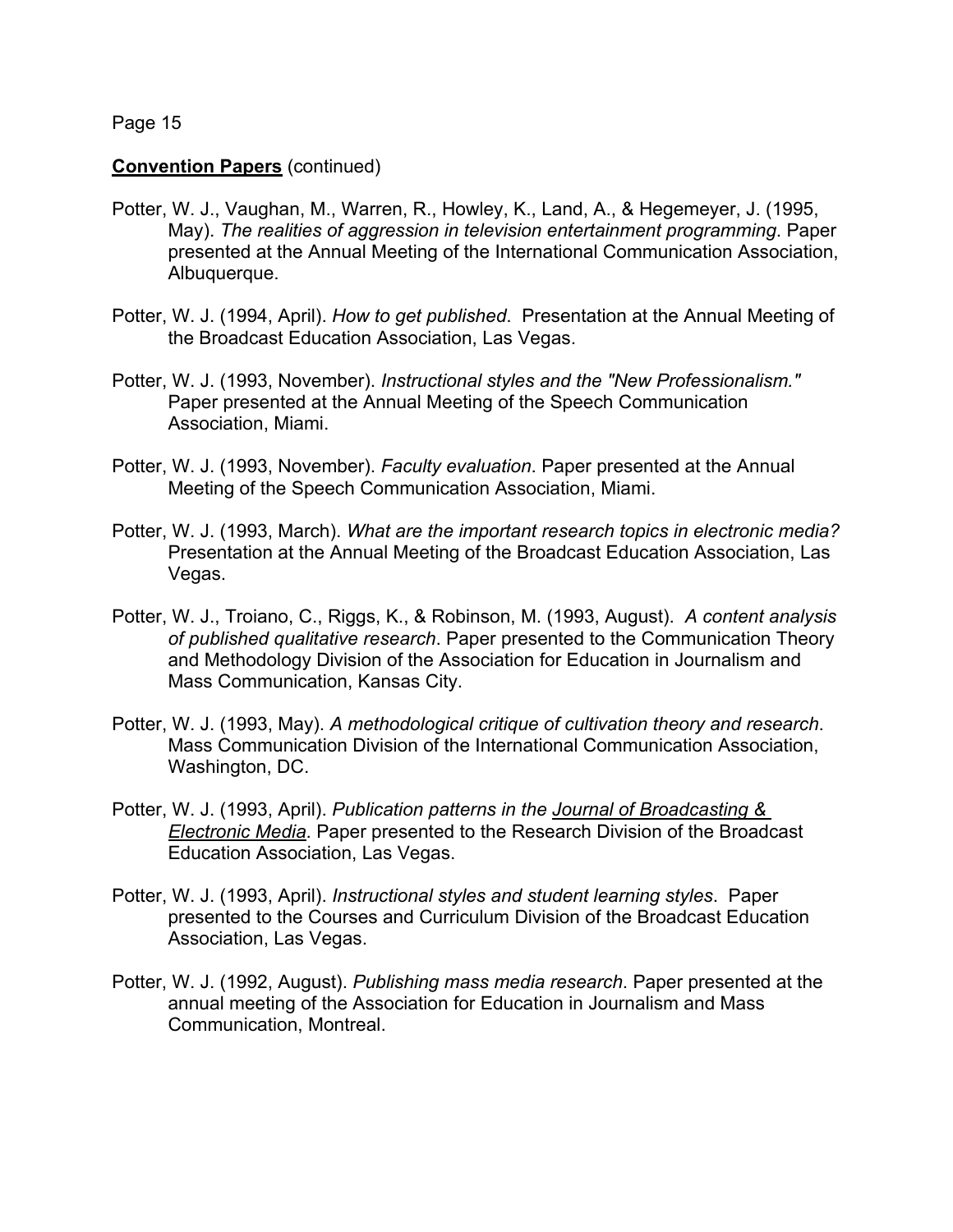- Potter, W. J. (1991, November). *Hypermedia: Implications for research and theory*. Paper presented at the annual meeting of the Speech Communication Association, Atlanta.
- Potter, W. J., Cooper, R., & Dupagne, M. (1991, August). *The three paradigms of mass media research*. Paper presented to the Communication Theory and Methodology Division of the Association for Education in Journalism and Mass Communication, Boston.
- Potter, W. J., & Gantz, W. (1991, August). *Tolerance for television advertising*. Paper presented to the Advertising Division of the Association for Education in Journalism and Mass Communication, Boston.
- Potter, W. J., Cooper, R., Dupagne, M., & Dashiell, E. (1991, May). *Is there a dominant paradigm in mass media research?* Paper presented to the Mass Communication Division of the International Communication Association, Chicago.
- Cooper, R., Potter, W. J., Dupagne, M., & Dashiell, E. (1991, May). *Methodological shifts in mass communication research: 1974-1989*. Paper presented to the Mass Communication Division of the International Communication Association, Chicago.
- Dupagne, M., Potter, W. J., Cooper, R., & Dashiell, E. (1991, May). *Fifteen years of women's scholarship in mass communications: 1974-1989*. Paper presented to the Feminist Scholarship Division of the International Communication Association, Chicago.
- Potter, W. J. (1990, August). *Dichotomous or continuous measures of cultivation?* Paper presented at the annual convention of the Association for Education in Journalism and Mass Communication, Minneapolis. (Top three paper in the Communication Theory and Methodology Division.)
- Potter, W. J. (1990, August). *Gender differences in preferences for learning styles and teaching styles*. Paper presented at the annual convention of the Association for Education in Journalism and Mass Communication, Minneapolis.
- Potter, W. J. (1990, April). *Pro Argument: Research and statistics should be part of the mass communication curriculum*. Town Hall debate at the annual meeting of the Broadcast Education Association, Atlanta.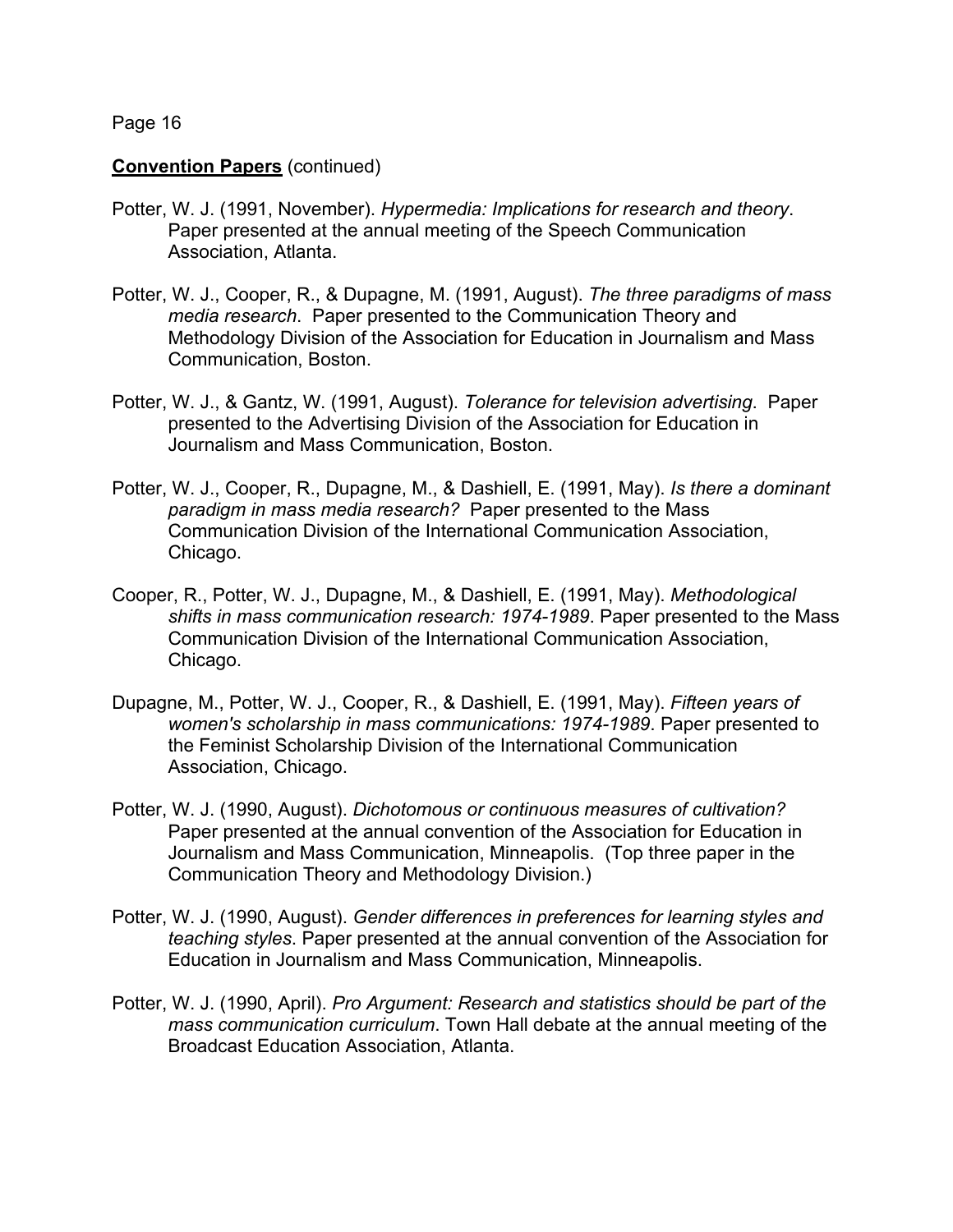- Potter, W. J. (1990, April). *Profile of preferred learning and teaching styles of mass communication students*. Report to the Courses & Curriculum Committee at the annual meeting of the Broadcast Education Association, Atlanta.
- Gantz, W., & Potter, W. J. (1990, April). *Broadcast clutter: A preliminary report*. Presented at the annual meeting of the Broadcast Education Association, Atlanta.
- Potter, W. J. (1990, August). *Gender differences in preferences for learning styles and teaching styles*. Presented at the annual meeting of the Broadcast Education Association, Atlanta.
- Potter, W. J. (1989, May). *An investigation into the reliability of perceived reality measures*. Paper presented the Mass Communication Division of the International Communication Association, San Francisco.
- Potter, W. J., & Emanuel, R. (1989, May). *Grade level differences in preferences for learning styles and instructor communicator styles*. Paper presented to the Instructional and Developmental Communication Division of the International Communication Association, San Francisco.
- Potter, W. J., & Emanuel, R. (1989, May). *Adolescents' preferences for instructional styles and their relationship to achievement*. Paper presented to the Instructional and Developmental Communication Division of the International Communication Association, San Francisco.
- Potter, W. J. (1989, April). *Research and theory with the aid of hypermedia*. Paper presented to the Broadcast Education Association Annual Conference, Las Vegas.
- Potter, W. J. & Ware, W. (1988, April). *The context of prosocial activity on prime-time television*. Top two paper of the Research Division of the 1988 Annual Convention of the Broadcast Education Association, Las Vegas.
- Potter, W. J. (1987, March). *Elaborating the cultivation hypothesis: Intervening and contingent relationships*. Top Paper in the Research Division of the 1987 Annual Convention of the Broadcast Education Association, Dallas, Texas.
- Potter, W. J. & Chang, I. C. (1987, November). *Predicting perceptions of a violent world: A two wave study*. Presented at the Annual Convention of the Speech Communication Association.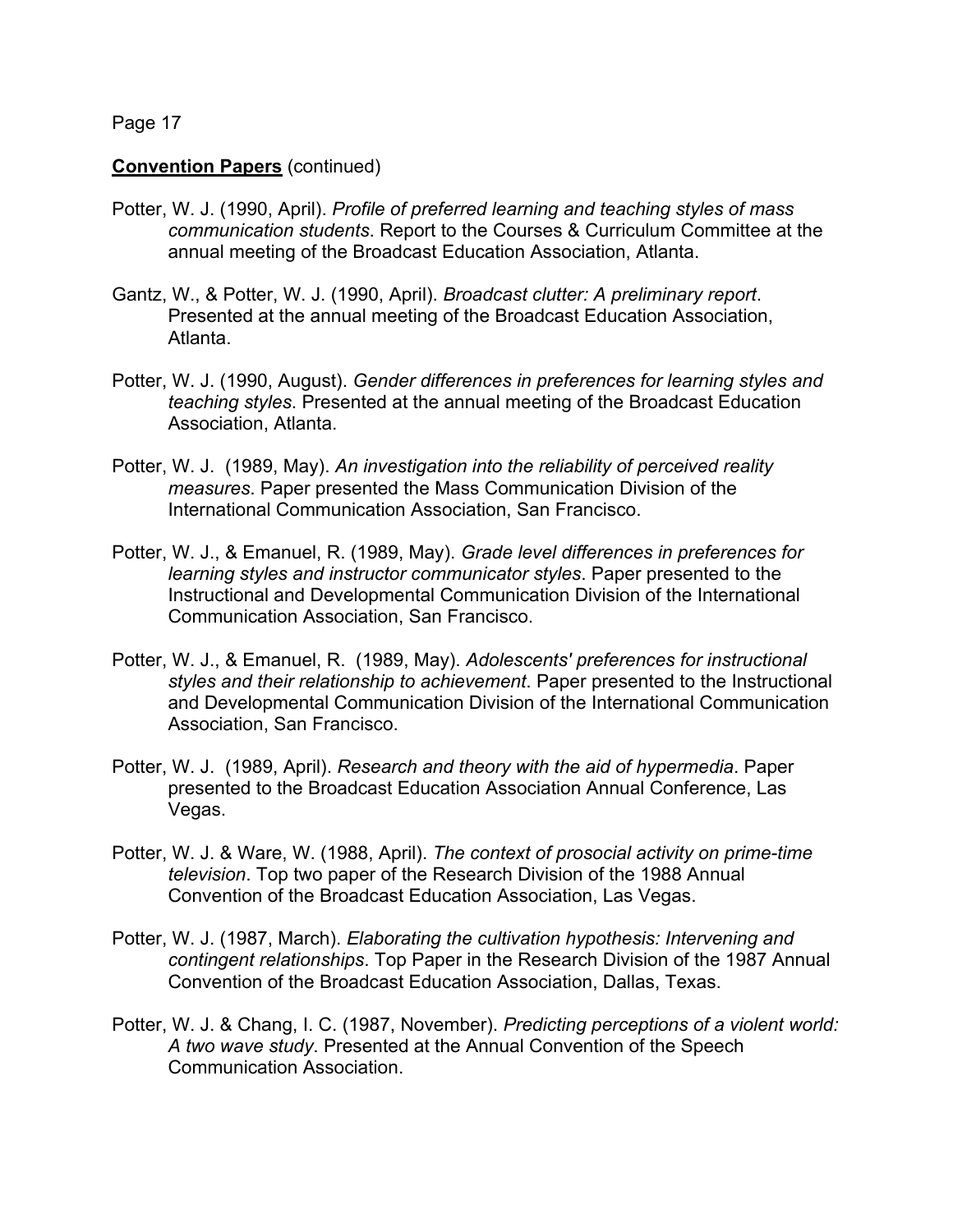- Potter, W. J., & Ware, W. (1986, May). *Are heroes the good guys or the bad guys: A content analysis of the context of antisocial portrayals on television*. Paper to be presented at the Annual Convention of the International Communication Association, Chicago.
- Potter, W. J. (1985, November). *The effect of perceived justification on television viewer's emotional reactions to characters*. Paper presented to the annual meeting of the Speech Communication Association, Denver.
- Potter, W. J. (1985, November). *Third world news coverage of U. S. prestige newspapers*. Paper presented to the annual convention of the Speech Communication Association, Denver.
- Potter, W. J. (1984, August). *Contingent variables in the effects paradigm*. Paper presented to the annual convention of the Association for Education in Journalism and Mass Communication, Gainesville.
- Potter, W. J. (1983, November). *Elaborating the relationship between T.V. viewing and estimations about the real world: Perceived reality as a contingent variable*. Paper presented at the Annual Meeting and the Speech Communication Association, Washington, D. C.
- Potter, W. J. (1982, November). *An examination of selected dimensions of perceived reality of mass communicated messages*. Paper presented at the Annual Meeting of the Speech Communication Association, Louisville.
- Potter, W. J. (1982, May). *Validating the construct of perceived reality on TV: Attentional measures*. Paper presented at the Annual Meeting of the International Communication Association, Boston.
- Potter, W. J. (1982, April). *Developing an instrument to measure perceptions of TV reality*. Paper presented at the Annual Meeting of the Central States Speech Communication Association.
- Potter, W. J. (1982, May). *Examining the relationship between instructor communicator styles and student learning styles*. Paper presented at the Annual meeting of the International Communication Association, Boston.
- Potter, W. J., & Prohaska, T. R. (1979, May). *The influence of meaning specificity on the generation of variance in student ratings of instructors*. Paper presented at the Annual Meeting of the American Educational Research Association, San Francisco.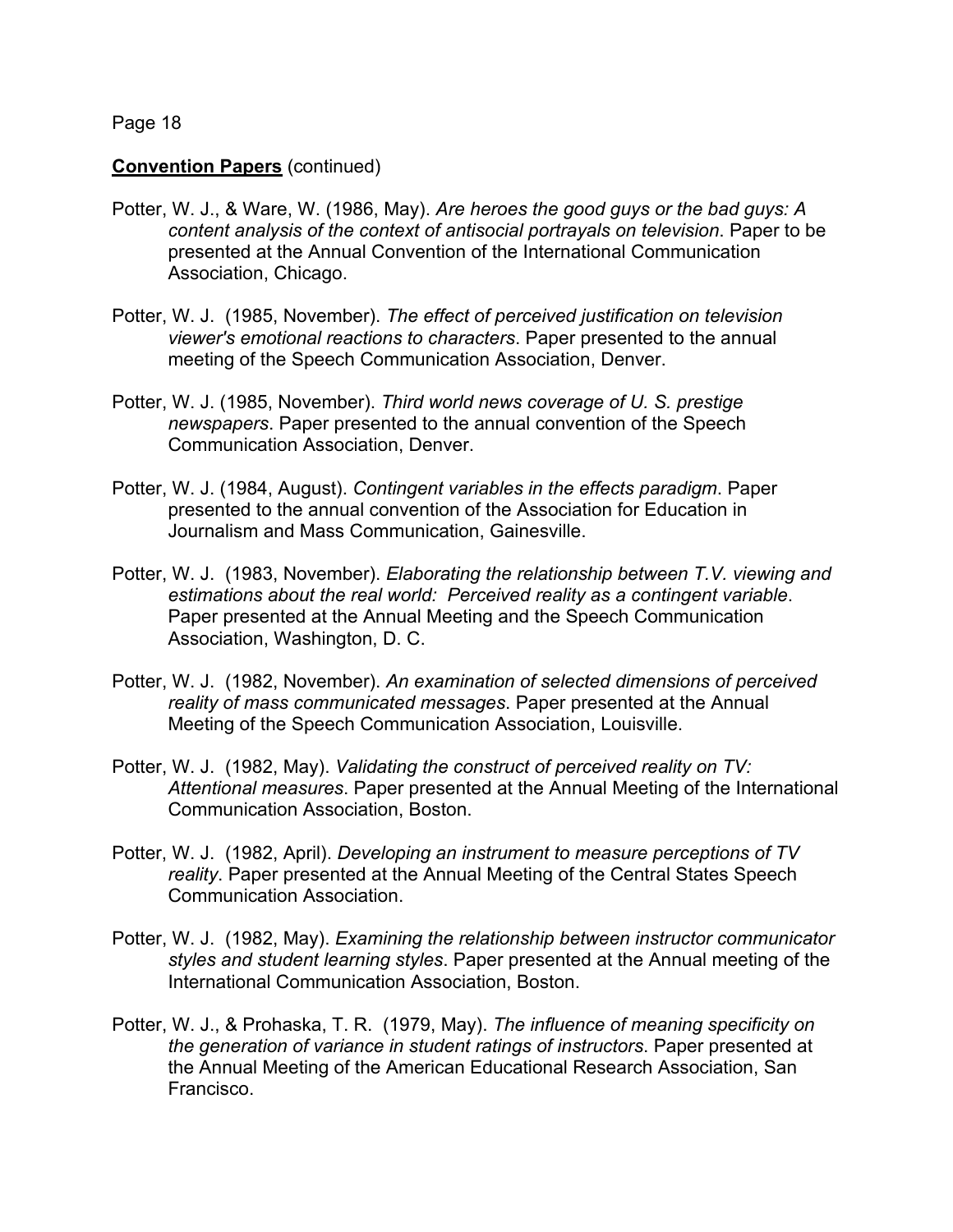#### **Convention Papers** (continued)

- Potter, W. J. (1978). *Developing a theory of inquiry into student ratings of instructors*. Paper presented at the Annual Meeting of the Southern Regional Education Board's Faculty Evaluation Conference, Atlanta.
- Potter, W. J. (1978). *Colleague evaluation: A matter of technology or environment?*  Paper presented at the Southern Regional Education Board's Faculty Evaluation Conference, Asheville, North Carolina.
- Potter, W. J. (1978). *Measuring faculty effectiveness by student performance*. Paper presented at the Southern Regional Education Board's Faculty Evaluation Conference, New Orleans.

#### **Invited Presentations**

- Guest scholar at the National Undergraduate Honors Conference in Communication, sponsored by the Department of Communication and Theatre, DePauw University, April 2010
- Podium speaker at the Annual Conference of the Broadcast Education Association, Las Vegas, April 2010.
- Colloquium to the Department of Communication at the California State University, Fullerton, April 2009.
- Invited panelist to the University of Michigan's Institute for Survey Research Colloquium on Advances in Content Analysis of Open Ended Survey Data. Ann Arbor, Michigan, December 2008.
- Colloquium to the Department of Communication at the University of Arizona, October 2007.
- Invited panelist to the University of Pennsylvania's Center of Excellence in Cancer Communication, sponsored by the Annenberg School and Public Policy Center, the Abramson Cancer Center as well as by the Dana Farber Cancer Institute, Philadelphia, April 2007.
- Invited panelist to the Annenberg East Conference on The Changing Portrayal of Youth in Popular Media, Rancho Mirage, CA, February 2007.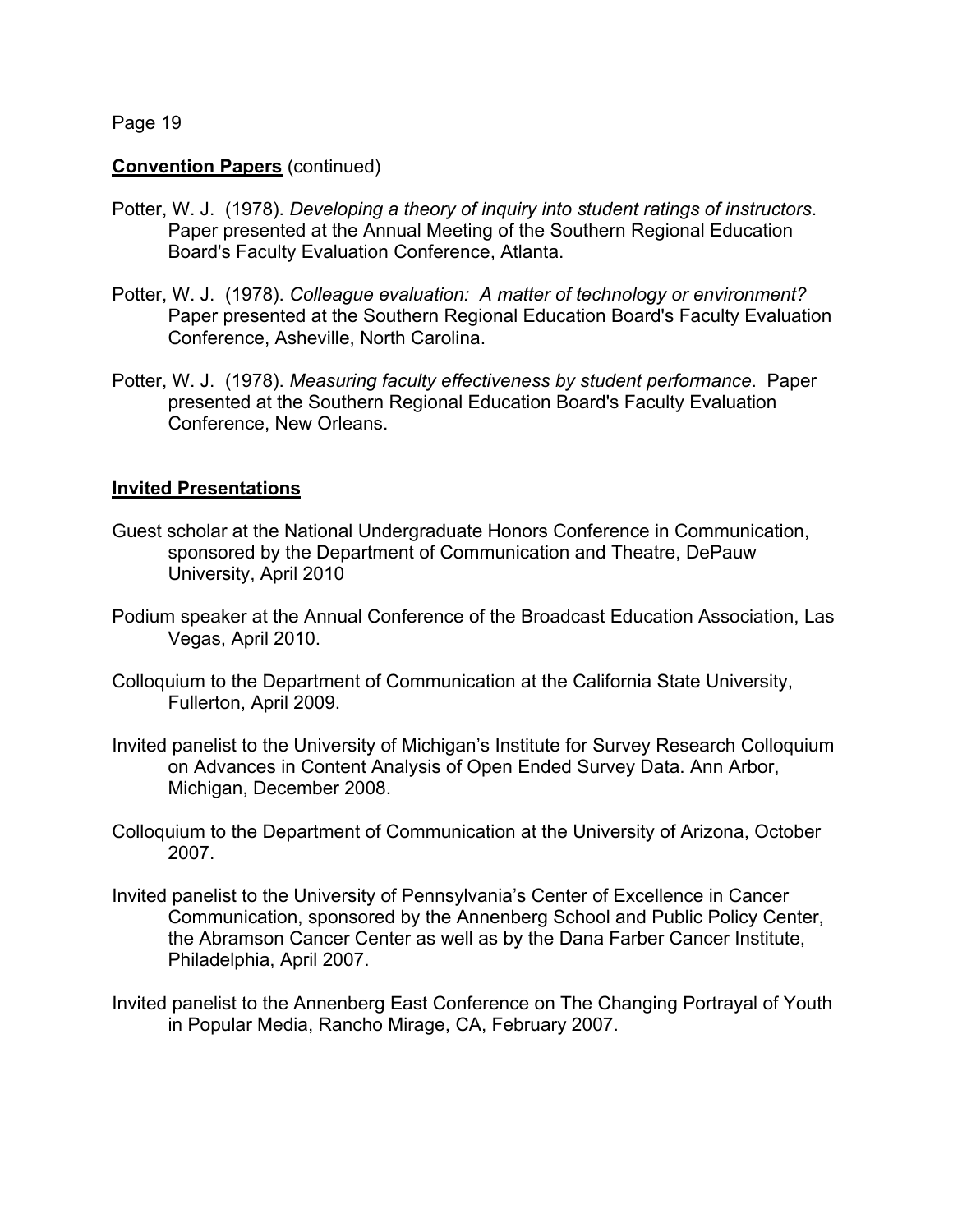#### **Invited Presentations (continued)**

- Invited keynote speaker to the United Methodist Church Conference on Media Issues and Religion, Syracuse, New York, March 2006.
- Invited panelist to the Annenberg East Conference on Content Analysis of Media Messages, Philadelphia, October 2006.
- Invited Visiting Lecturer in Media Studies at Carribean Area Institute in Media Studies, Kingston, Jamaica, January 2006.
- Colloquium to the Annenberg School of Communication, University of Southern California, Los Angeles, September 2005.
- Plenary Speaker, the Annual Conference of the Association for Education in Journalism & Mass Communication, San Antonio, August 2005.
- Invited panelist to the Annenberg West Pre-ICA conference on audience measurement, New York City, May 2005.
- Colloquium to the College of Communication, Ohio University, Athens, OH, April 2005.
- Colloquium to the Department of Telecommunication, Indiana University, Bloomington, IN, March 2005.
- Colloquium to the School of Communication and Journalism, Ohio State University, Columbus, OH, March 2005.
- Invited panelist to the Annenberg East Conference on Content Analysis of Media Messages, Philadelphia, December 2003.
- Visiting Scholar in the Department of Radio & Television, Texas Christian University, Fort Worth, Texas, March 2002.
- Invited panelist to the Center for Disease Control Conference on Media Entertainment, Atlanta, May 2000.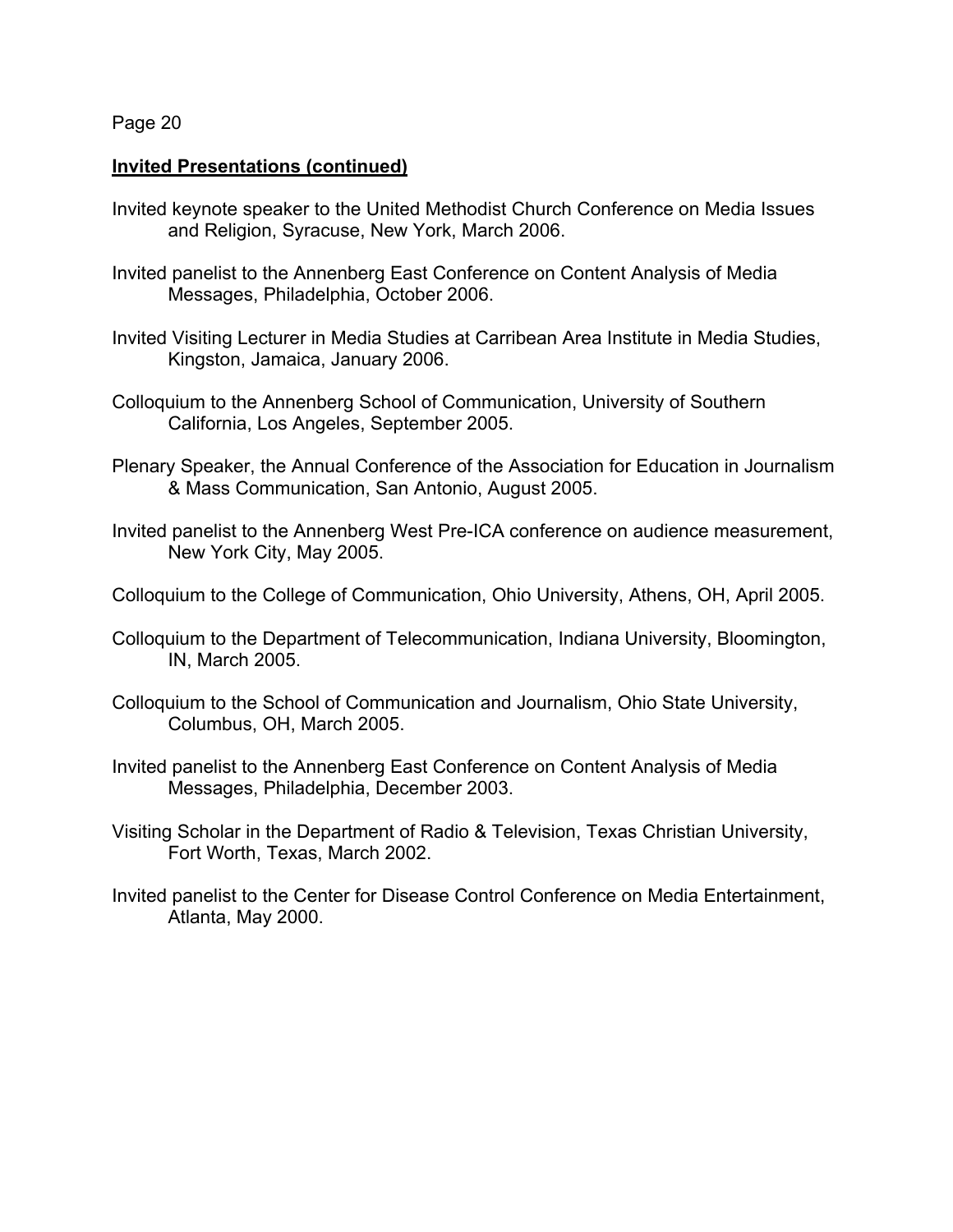### **Service to Research Field**

Editor, *Journal of Broadcasting & Electronic Media* (1992 to 1994)

- Served on the editorial boards of *Journal of Communication, Human Communication Research, Journal of Broadcasting & Electronic Media, Communication Education, Journal of Applied Communication Research, Communication Research Reports,* and *International Journal of Interactive Communication*.
- Manuscript reviewer for the following scholarly journals: *Communication Monographs, Communication Research, Communication Studies, Communication Theory, Media Psychology,* and *Journalism Quarterly*.

### **Grants**

- 2002 Instructional Grant from the University of California at Santa Barbara (\$8,606.45) for the development of a curriculum and materials for media literacy courses
- 2002 Institute for Social, Behavioral, and Economic Research, University of California at Santa Barbara (\$7,500); "Designing Templates for Interactive Research on the Effects of Exposure to Media Violence"
- 1994-98 National Television Violence Study funded by the National Association of Cable Television(\$3.3-million); Served as one of the Principal Investigators.
- 1989 National Association of Broadcasters (\$4,990); Conducted a two part study (survey and experiment) to determine television viewers' tolerances for commercial messages.
- 1983-86 Florida Bureau of Public Safety Management (\$65,000); Directed a project to monitor the compliance with the newly passed seat belt law. Conducted 11 telephone surveys and statewide observational survey over a three-year period.
- 1985 Florida Department of Natural Resources (\$15,000); Directed a project to determine recreational use in the state of Florida; Conducted eight telephone surveys of state's population.
- 1981 National Association of Broadcasters (\$2,300); Conducted a study to investigate perceptions of reality among television viewers
- 1976-79 Eli Lilly Endowment (\$100,000); Co-directed a three-year project to assess how faculty performance is evaluated and rewarded in higher education; Designed instruments, conducted research, provided consultation to faculty and wrote reports.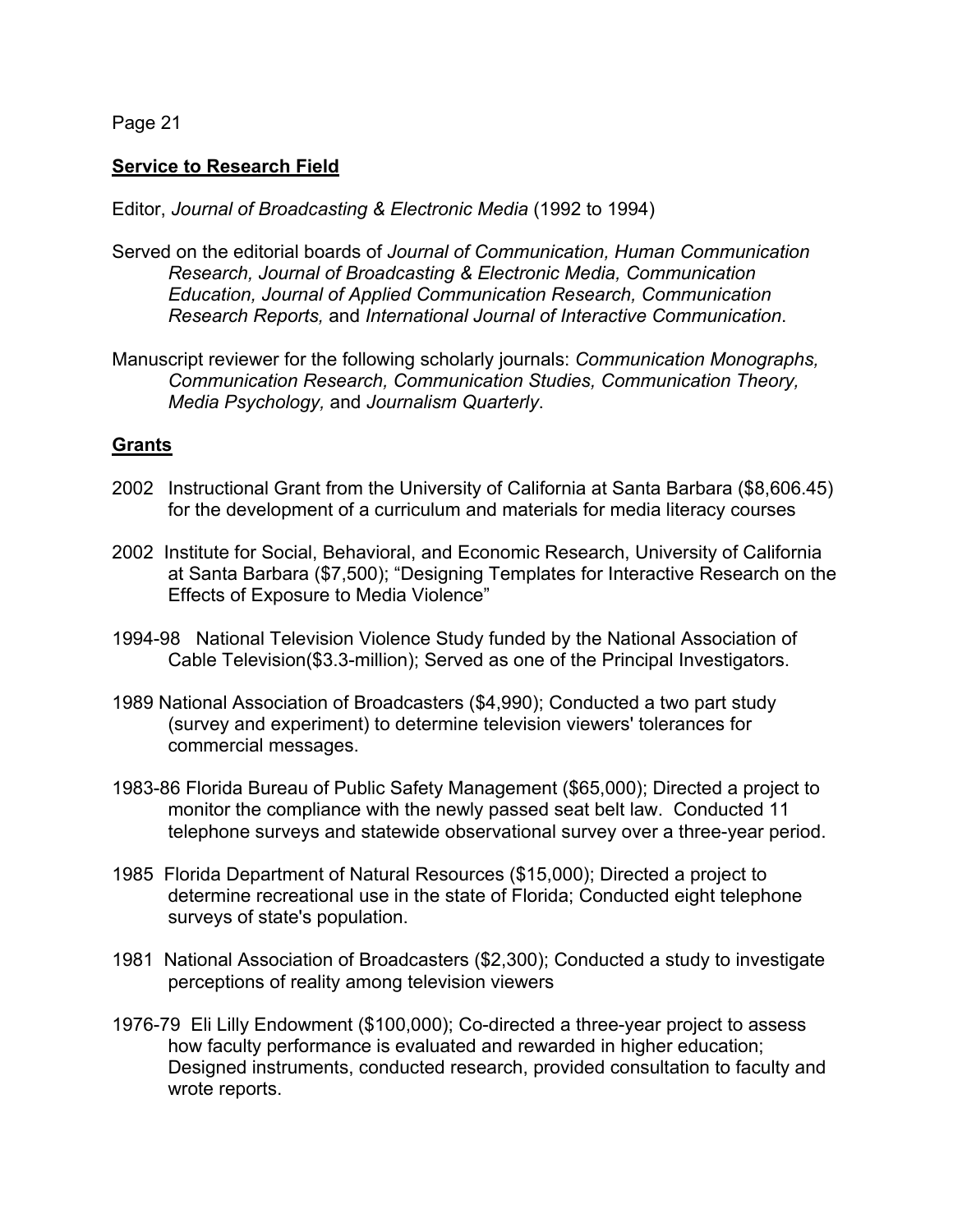1974-79 Designed the evaluation component and conducted the evaluation on three grants funded by the National Science Foundation, the National Institute of Mental Health and the Fund for the Improvement of Post-Secondary Education